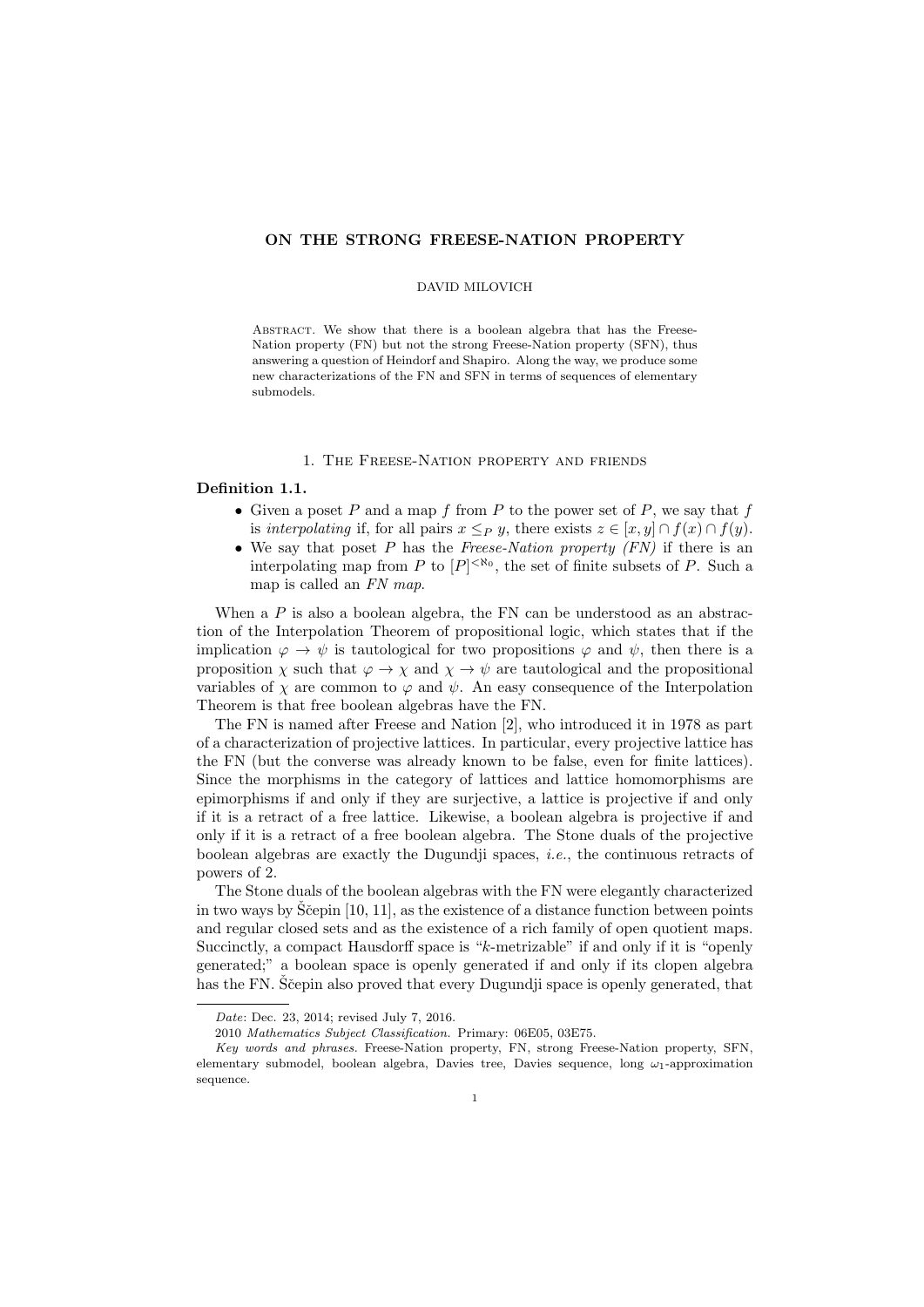the Vietoris hyperspace operation preserves open generation, and that every openly generated boolean space of weight at most  $\aleph_1$  is Dugundji. However, Shapiro [9] proved that the Vietoris hyperspace of  $2^{\kappa}$  is not a continuous image of a power of 2 if  $\kappa \geq \aleph_2$ . Thus, for boolean algebras up to size  $\aleph_1$ , the FN is equivalent to projectivity, while for boolean algebras in general, projectively strictly implies the FN.

Fuchino translated Ščepin's notion of openly generated into the language of elementary substructures in an appendix to [4]. Before we can state this characterization, we need a few definitions.

# Definition 1.2.

- If P is a poset, S is a set, and  $p \in P$ , then, when they exist, let
	- $\pi_+^S(p) = \min\{q \in P \cap S : q \geq p\}$  and
	- $\pi_-^S(p) = \max\{q \in P \cap S : q \leq p\}.$
- Given a poset P and  $Q \subseteq P$ , we say that Q is a relatively complete suborder of P if, for all  $p \in P$ ,  $\pi^Q_+(p)$ ,  $\pi^Q_-(p)$  exist.
- Given boolean algebras A and B, we write  $A \leq B$  to indicate that A is a subalgebra of B.
- If B is a boolean algebra,  $A \leq B$ , and A is a relatively complete suborder of B, then we write  $A \leq_{\text{rc}} B$ .
- If  $\psi: A \to B$  is a boolean homomorphism, we say that  $\psi$  is relatively complete if  $\psi[A] \leq_{\text{rc}} B$ .

Note that the topological dual of a relatively complete boolean homomorphism is an open map between two boolean spaces.

## Definition 1.3.

- Given two sets P and Q, we write  $P \prec Q$  if  $(P, \in)$  is an elementary substructure of  $(Q, \in)$ .
- Given a cardinal  $\mu$ , let  $H(\mu)$  denote the set of all sets with transitive closure smaller than  $\mu$ .

Given a boolean algebra  $A = (A, 0, 1, \wedge, \vee, -)$ , we will abuse notation by using A to denote both A and A. In particular, when we write  $A \in M$  for some set M, we mean  $A \in M$ .

**Theorem 1.1** (Fuchino). Let A be a boolean algebra and let  $\mu$  be a regular uncountable cardinal such that  $A \in H(\mu)$ . The following are then equivalent.

- (1) A has the FN.
- (2)  $A \cap M \leq_{\text{rc}} A$  for all countable M satisfying  $A \in M \prec H(\mu)$ .
- (3)  $A \cap M \leq_{\text{rc}} A$  for all M satisfying  $A \in M \prec H(\mu)$ .

If we weaken the definition of FN map to allow as outputs countable sets instead of merely finite sets, then we obtain the weak Freese-Nation property (WFN), which was initially investigated in topological terms by  $\tilde{S}$ cepin [11] and later systematically studied in Heindorf and Shapiro's 1994 book Nearly Projective Boolean Algebras [4]. For our purposes, their most interesting result about the WFN is a characterization of it as the existence of a rich family of commuting subalgebras. Elementary substructure characterizations analogous to (2) and (3) from the previous theorem were proved by Fuchino, Koppelberg, and Shelah in [3] and by the author in [8], respectively.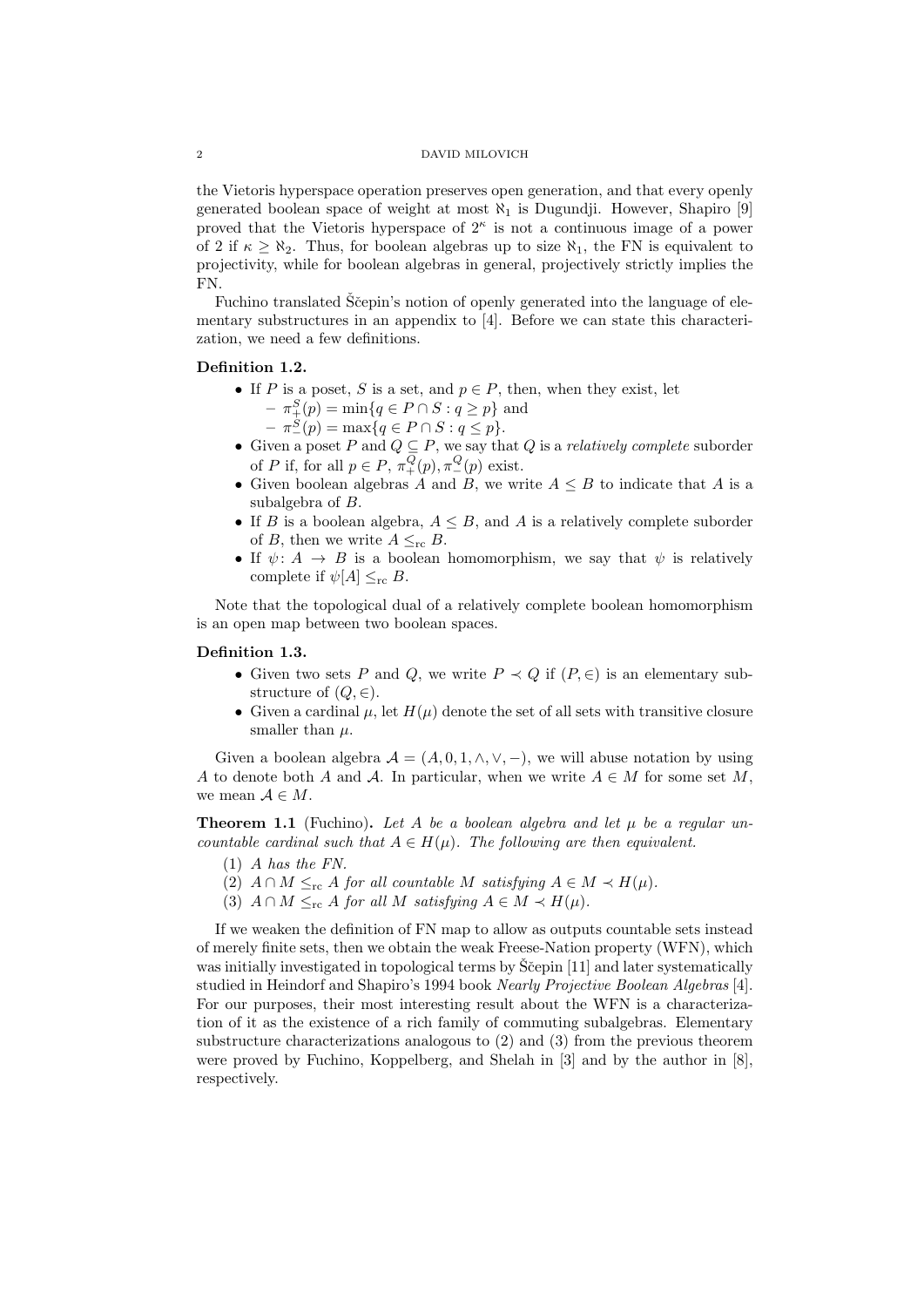### Definition 1.4.

- Given a poset P and  $A, B \subseteq P$ , we say that A and B commute, writing A  $\Box$  B, if, for all pairs  $(x, y) \in A \times B$ , if  $x \leq y$ , then  $[x, y] \cap A \cap B$  is nonempty, and if  $y \leq x$ , then  $[y, x] \cap A \cap B$  is nonempty.
- Given a poset P and  $Q \subseteq P$ , we say that  $Q \subseteq_{\sigma} P$  if, for all  $p \in P$ , there exist countable sets  $L(p), U(p) \subseteq Q$  such that
	- $\{q \in Q : q \leq p\} = \bigcup_{r \in L(p)} \{q \in Q : q \leq r\}$  and
	- $\{q \in Q : q \geq p\} = \bigcup_{r \in U(p)} \{q \in Q : q \geq r\}.$

Note that if A and B are subalgebras of a boolean algebra C, then  $A \cup B$  if and only if, for all ultrafilters U of A and V of B, if  $U \cap B = V \cap A$ , then  $U \cup V$ extends to an ultrafilter of C.

**Theorem 1.2.** Let A be a boolean algebra and let  $\mu$  be a regular uncountable cardinal such that  $A \in H(\mu)$ . The following are then equivalent.

- (1) A has the WFN, i.e., there is an interpolating map from A to  $[A]^{<\aleph_1}$ .
- (2) (Fuchino, Koppelberg, Shelah)  $A \cap M \subseteq_{\sigma} A$  for all M satisfying  $A \in M \prec$  $H(\mu)$  and  $|M| = \omega_1 \subseteq M$ .
- (3)  $A \cap M \subseteq_{\sigma} A$  for all M satisfying  $A \in M \prec H(\mu)$  and  $\omega_1 \subseteq M$ .
- (4) (Scepin, Heindorf, Shapiro) There is a cofinal family  $\mathcal C$  of countable subalgebras of A such that  $F \bigcup G$  for all  $F, G \in \mathcal{C}$ .

In [4], Heindorf and Shapiro defined the natural analog of (4) for the FN to be the strong Freese-Nation property (SFN).

**Definition 1.5.** A boolean algebra has the  $SFN$  if and only if it has a pairwise commuting cofinal family of finite subalgebras.

Also in [4], Heindorf and Shapiro showed that projectivity implies the SFN implies the FN. Hence, the three properties are equivalent for boolean algebras of size at most  $\aleph_1$ . They further showed that the symmetric square and exponential operations preserve the SFN; Ščepin had already shown the same for the FN  $[10]$ . On the other hand, if  $\kappa \geq \aleph_2$ , then the exponential [9] and symmetric square [11] of a free boolean algebra of size  $\kappa$  are not projective. Thus, the two most natural examples of non-projective boolean algebras with the FN also have the SFN. Naturally, Heindorf and Shapiro posed the question of whether the SFN is actually equivalent to the FN. Twenty years later, there appears to have been no subsequent published work on the SFN. The primary motivation of this work is to answer Heindorf and Shapiro's question.

**Theorem 1.3.** There is a boolean algebra of size  $\aleph_2$  that has the FN but not the SFN.

To prove the above, we require new characterizations of the FN and SFN in terms of "retrospective" sequences of countable elementary submodels, as we shall explain shortly. We expect that the techniques we use here for separating the FN and SFN will see wider application in the future, and have stated many lemmas in anticipating generality.

For additional background information about the classes of boolean algebras defined by the SFN, FN, WFN, and projectivity, we refer the reader to [4].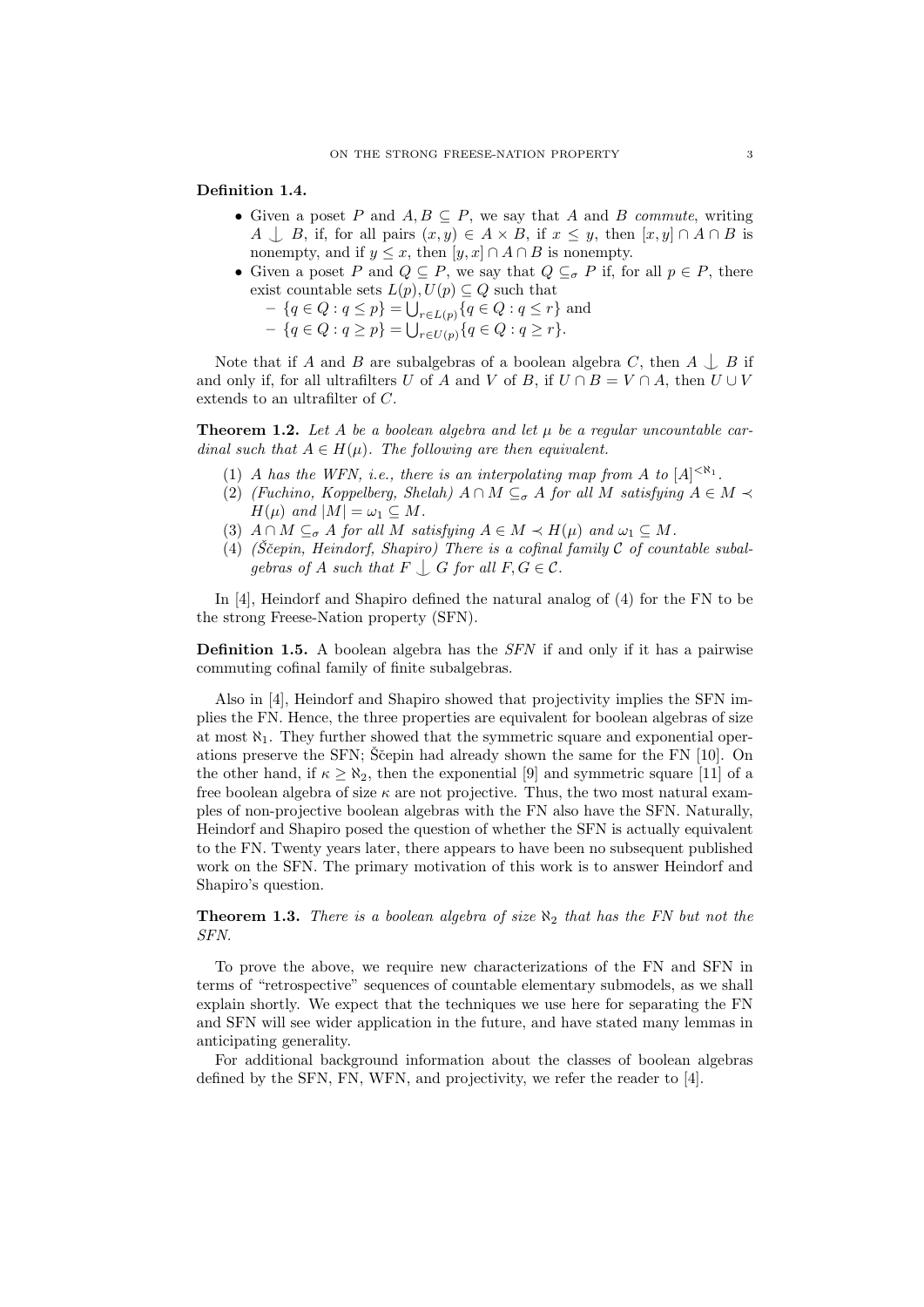#### 2. Retrospective sequences of elementary substructures

Our proof of Theorem 1.3 uses long  $\lambda$ -approximation sequences, which one can think of as a poor man's higher-gap morasses, available in ZFC. These sequences were introduced in [7] as a more flexible version of Davies' trees of substructures [1]. Davies used such a tree to prove that the plane is a union of countably many rotated graphs of functions; Jackson and Mauldin [5] used such a tree to prove that there exists a subset of the plane intersecting every isometric copy of  $\mathbb{Z}^2$  at exactly one point. The main application of long  $\lambda$ -approximation sequences in [7] was to prove that, for a class of topological spaces that includes every compact group, every topological base of a space contains a base of the same space which is upper finite with respect to inclusion.

## Definition 2.1.

- Call a sequence of sets  $(A_i)_{i\in I}$  retrospective if I is an ordinal and, for all  $i \in I$ , the sequence  $(A_j)_{j \leq i}$  is an element of  $A_i$ .
- Given  $\mu$  a regular uncountable cardinal and  $\lambda$  a regular uncountable cardinal at most  $\mu$ , call a set M  $\lambda$ -approximating if  $|M| < \lambda$ ,  $M \cap \lambda \in \lambda$ , and  $M \prec H(\mu)$ .
- Given  $\mu$  and  $\lambda$  as above, and  $\eta$  an ordinal at most  $\mu$ , a transfinite sequence  $(M_i)_{i\leq n}$  is called a *long*  $\lambda$ -*approximation sequence* if it is retrospective and  $M_i$  is  $\lambda$ -approximating for all  $i < \eta$ .

(In Definition 3.16 of [7], it was required of long  $\lambda$ -approximation sequences that also  $|M_i| \subseteq M_i$  and  $\lambda \in M_i$ . Here, we do not require  $|M_i| \subseteq M_i$  because it is not needed for any applications (so far). We do not require  $\lambda \in M_i$  for the same reason, and because if  $\lambda \leq i < \eta$ , then  $\lambda$  is definable in  $M_i$  as  $\sup_{i \leq i} \min(i \setminus M_i)$ .

The requirement  $M_i \cap \lambda \in \lambda$  is succinct but perhaps obscures its intended application, which is that for all  $A \in M_i$ , if  $|A| < \lambda$ , then  $A \subseteq M_i$ . In particular, if  $i < \lambda$ , then  $\bigcup_{j. Also notice that the requirement  $M_i \cap \lambda \in \lambda$  is redundant if$  $\lambda = \omega_1$ .

**Lemma 2.1.** Given regular uncountable cardinals  $\lambda \leq \mu$ ,  $A \in [H(\mu)]^{<\lambda}$ ,  $\eta < \mu$ , and  $(M_i)_{i\leq n}$  a long  $\lambda$ -approximation sequence, there exists  $M_n$  such that  $A \subseteq M_n$ and  $(M_i)_{i \leq n+1}$  is a long  $\lambda$ -approximation sequence.

*Proof.* Let  $B = A \cup \{(M_i)_{i \leq \eta}\}\$ and choose  $M_{\eta} = \bigcup_{n \leq \omega} N_n$  where  $B \subseteq N_0, |N_n| < \lambda$ ,  $N_n \prec H(\mu)$ , and  $N_n \cup \sup(\lambda \cap N_n) \subseteq N_{n+1}$  for all n.

**Lemma 2.2.** Given  $(M_i)_{i \leq n}$  as in the above definition and  $\alpha, \beta \leq \eta$ , the following are equivalent.

- (1)  $\alpha \in \beta \cap M_{\beta}$
- (2)  $M_{\alpha} \in M_{\beta}$
- (3)  $M_{\alpha} \subsetneq M_{\beta}$

*Proof.* Given (1), we have (2) because  $M_{\alpha}$  is definable from  $\alpha$  and  $(M_{\gamma})_{\gamma < \beta}$ . Given (2), we have  $M_{\alpha} \subseteq M_{\beta}$  because  $|M_{\alpha}| \in M_{\beta} \cap \lambda \in \lambda$ ; we also have  $M_{\alpha} \in M_{\beta} \setminus M_{\alpha}$ . Given (3), we have  $\alpha \neq \beta$ ; we also have  $\alpha \in M_\beta$  because  $\alpha$  is definable in  $M_\alpha$ from  $(M_\gamma)_{\gamma<\alpha}$ ; we also have  $\alpha\leq\beta$  because otherwise  $M_\alpha\subseteq\bigcup_{\gamma<\alpha}M_\gamma$ , which is impossible because  $H(\mu) \nsubseteq \bigcup_{\gamma < \alpha} M_{\gamma}$  and  $\bigcup_{\gamma < \alpha} M_{\gamma} \in M_{\alpha} \prec H(\mu)$ .

**Lemma 2.3.** If  $S \in M_0$  and  $(M_i)_{i \leq |S|}$  is a long  $\lambda$ -approximation sequence, then  $S \subseteq \bigcup_{i<|S|} M_i$ .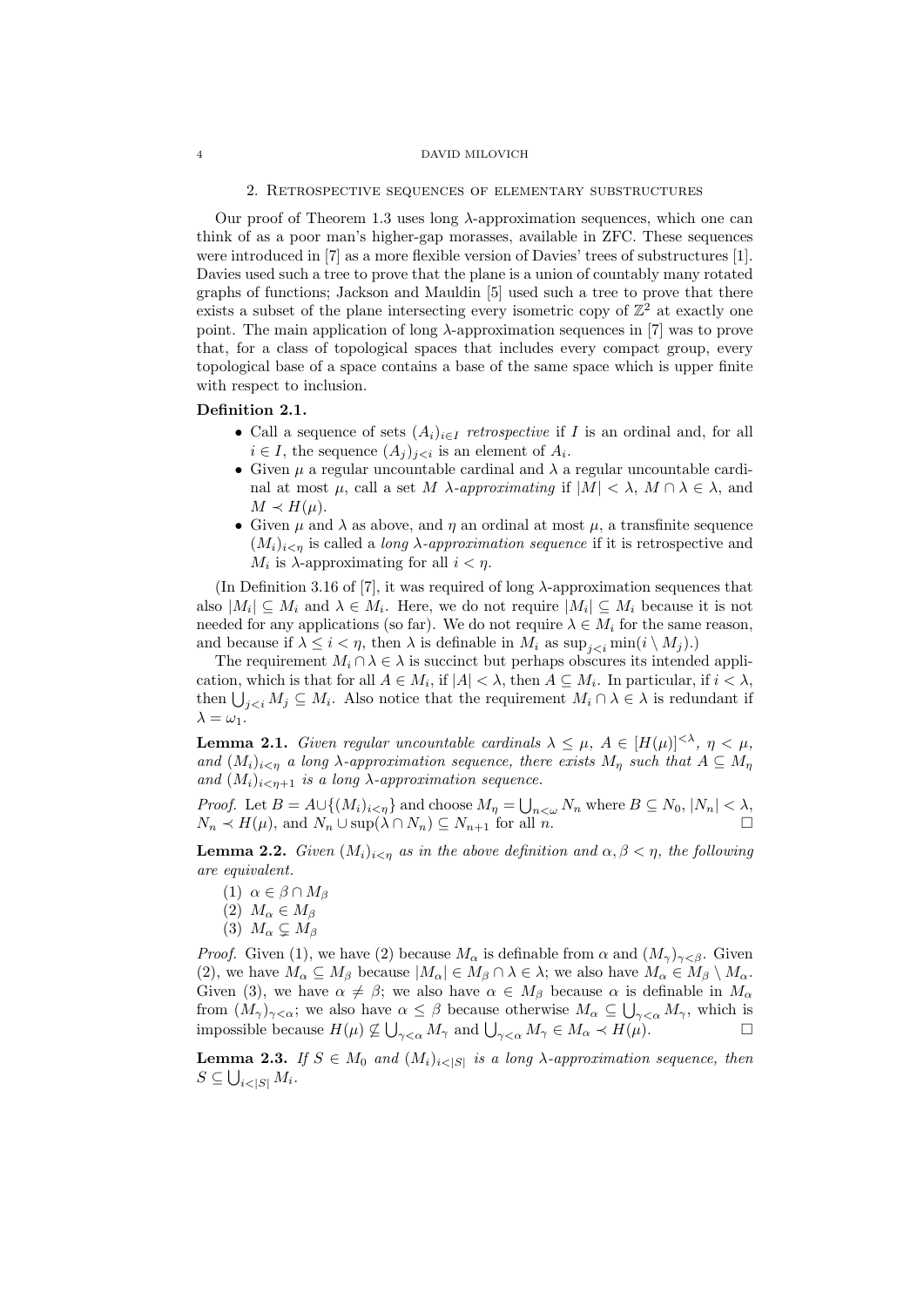*Proof.* Some  $f \in M_0$  is a surjection from |S| to S. By Lemma 2.2,  $M_0 \subsetneq M_\alpha$  for all  $\alpha > 0$ , so  $f(\alpha) \in M_\alpha$  for all  $\alpha < |S|$ .

**Definition 2.2.** Given an ordinal  $\alpha$  and an infinite cardinal  $\lambda$ , let the  $\lambda$ -truncated cardinal normal form of  $\alpha$  denote the unique polynomial

$$
\omega_{\beta_0}\gamma_0 + \cdots + \omega_{\beta_{m-1}}\gamma_{m-1} + \gamma_m
$$

equal to  $\alpha$  and satisfying  $\omega_{\beta_0} > \cdots > \omega_{\beta_{m-1}} \geq \lambda$ ,  $\gamma_i \in [1, \omega_{\beta_i}^+]$  for all  $i < m$ , and  $\gamma_m < \lambda$ . For each  $i < m$ , let  $\partial_i \alpha$  denote  $\omega_{\beta_i} \gamma_i$  and let  $\lfloor \alpha \rfloor_{i+1}$  denote  $\sum_{j < i+1} \partial_j \alpha;$ let  $\lfloor \alpha \rfloor_0 = 0$  and  $\lfloor \alpha \rfloor_{m+1} = \alpha$ . Let  $\lnot(\alpha)$  denote m if  $\gamma_m = 0$ ;  $m + 1$  if  $\gamma_m > 0$ .

Observe that  $\lfloor \alpha \rfloor_i$  is  $\{\alpha\}$ -definable in  $H(|\alpha|^+)$  for each  $i \leq \mathcal{T}(\alpha)$ . Hence, if  $(M_\beta)_{\beta<\alpha}$  is a long  $\lambda$ -approximation sequence,  $\zeta + \eta \leq \alpha$ , and  $[\zeta + \beta]_{\mathcal{H}(\zeta)} = \zeta$  for all  $\beta < \eta$ , then, for each  $\beta < \eta$ ,  $(M_{\zeta+\gamma})_{\gamma<\beta}$  is definable in  $M_{\zeta+\beta}$ . Thus, such an  $(M<sub>C+\beta</sub>)<sub>\beta<sub>n</sub></sub>$  is a long  $\lambda$ -approximation sequence. We will use this last observation to prove the fundamental lemma for long  $\lambda$ -approximation sequences, which is the existence of a definable finite partition into directed segments.

**Lemma 2.4.** Given a long  $\lambda$ -approximation sequence  $(M_\beta)_{\beta<\alpha}$ , the sets  $\{M_\beta\}$ :  $[\alpha]_i \leq \beta < [\alpha]_{i+1}$  are directed with respect to inclusion for all  $i < \mathcal{A}(\alpha)$ .

Proof. A proof is implicit in the proof of Lemma 3.17 of [7], but we will provide a shorter explicit proof here. Proceed by induction on  $\alpha$ . If  $\alpha \leq \lambda$ , then  $\{M_\beta : \beta < \alpha\}$ is a chain. If  $\mathbb{I}(\alpha) \geq 2$ , then each  ${M_\beta : [\alpha]_i \leq \beta < [\alpha]_{i+1}}$  is directed by our induction hypothesis applied to  $(M_{\lfloor \alpha \rfloor_i+\beta})_{\beta<\partial_i\alpha}$ . So, suppose that  $\alpha > \lambda$  and  $\mathcal{T}(\alpha) = 1$ . If  $\alpha = \sup\{\beta < \alpha : \mathcal{T}(\beta) = 1\}$ , then  $\{M_{\gamma} : \gamma < \alpha\}$  is directed because each  $\{M_\gamma : \gamma < \beta\}$  is directed by induction. So, suppose that  $\alpha = \kappa(\gamma + 1)$  where  $\kappa$  is a cardinal and  $1 \leq \gamma < \kappa^+$ . Set  $\beta = \kappa \gamma$  and  $S = \{M_\delta : \delta < \beta\}$ . By Lemma 2.3 applied to S and  $(M_{\beta+\delta})_{\delta<\kappa}$ , we have  $S\subset\bigcup_{\delta<\kappa}M_{\beta+\delta}$ . Hence, by Lemma 2.2, for every  $\varepsilon < \beta$  there exists  $\delta < \kappa$  such that  $M_{\varepsilon} \subsetneq M_{\beta+\delta}$ . Therefore,  $\{M_{\delta} : \delta < \alpha\}$ is directed because its cofinal subset  $\{M_{\beta+\delta} : \delta < \kappa\}$  is directed by our inductive hypothesis applied to  $(M_{\beta+\delta})_{\delta<\kappa}$ .

If  $n < \omega$  and  $(M_\alpha)_{\alpha < \lambda^{+n}}$  is a long  $\lambda$ -approximation sequence, then, since  $\exists (\alpha) \leq$  $n+1$  for all  $\alpha < \lambda^{+n}$ , we can sometimes use  $(M_\alpha)_{\alpha<\lambda^{+n}}$  like a  $(\lambda, n)$ -morass, in the weak sense that we can build a  $\lambda^{+n}$ -sized object as a direct limit of small (that is,  $( $\lambda$ )-sized) pieces while locally only having to fit together at most  $n+1$  small direct$ limits of these small pieces. Of course, we lack the additional coherence properties of a  $(\lambda, n)$ -morass, which require assumptions beyond ZFC. However, the citations given at the beginning of this section demonstrate that long  $\lambda$ -approximation sequence are useful even without such coherence. We will find them useful again in this paper. See also [13] for very recent additional applications, noting that there long  $\omega_1$ -approximation sequences are called Davies sequences.

We finish this section with some additional lemmas about long  $\lambda$ -approximation sequences that we will need later.

**Definition 2.3.** Given a long  $\lambda$ -approximation sequence  $(M_{\beta})_{\beta < n}$ ,  $\alpha \leq \eta$ , and  $i < \mathbb{I}(\alpha)$ , let

- $I_i(\alpha) = [\lfloor \alpha \rfloor_i, \lfloor \alpha \rfloor_{i+1});$
- $I'_i(\alpha) = I_i(\alpha) \cap M_\alpha;$
- $\mathcal{I}_i(\alpha) = \{M_\beta : \beta \in I_i(\alpha)\};$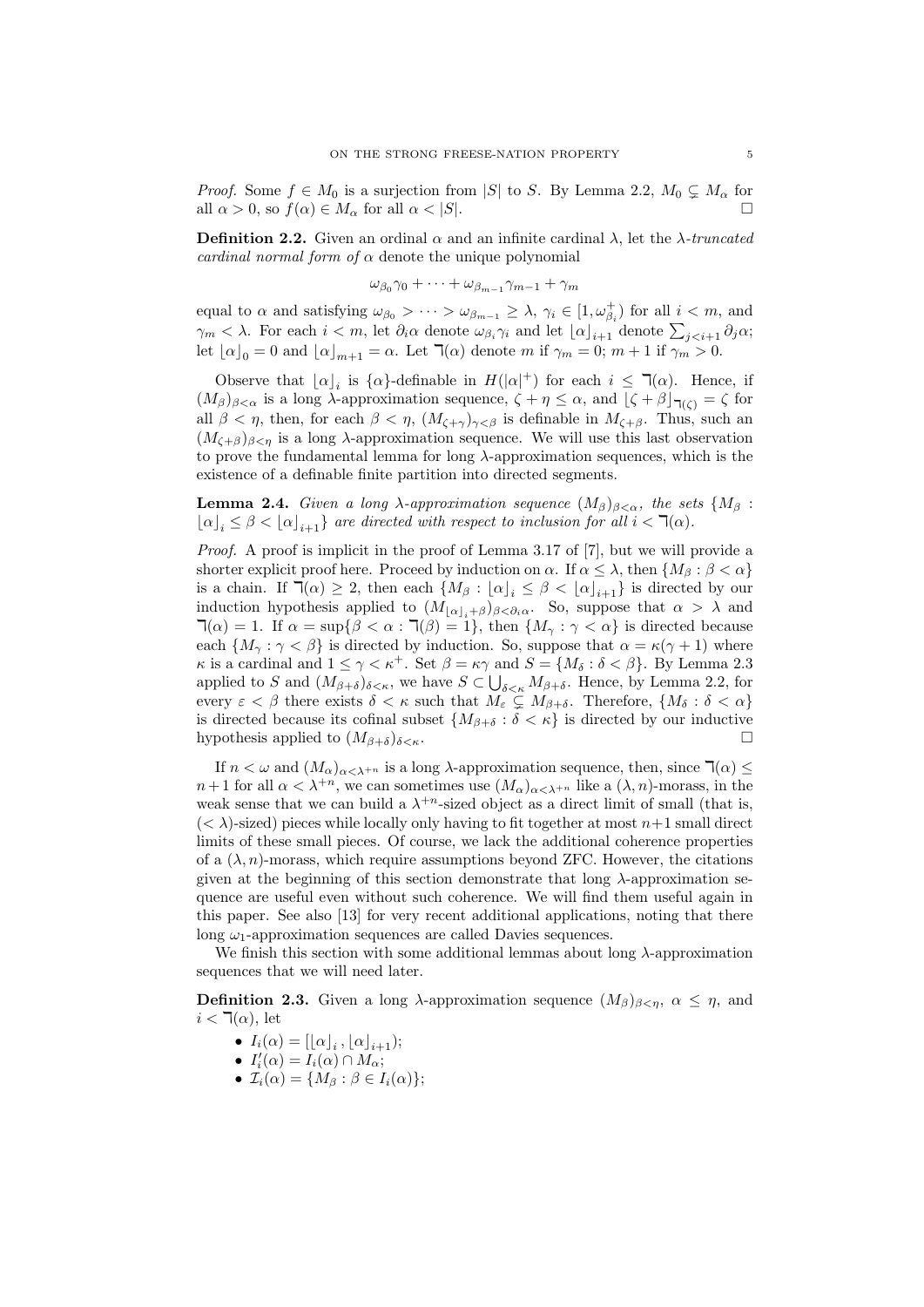- $\mathcal{I}'_i(\alpha) = \{M_\beta : \beta \in I'_i(\alpha)\};$
- $M_{\alpha,i} = \bigcup \mathcal{I}_i(\alpha);$
- $M'_{\alpha,i} = M_{\alpha,i} \cap M_{\alpha}.$

**Lemma 2.5.** If  $(M_\alpha)_{\alpha \leq \eta}$  is a long  $\lambda$ -approximation sequence,  $i < \mathcal{F}(\eta)$ , and  $\partial_i \eta \geq$  $\lambda$ , then  $|M_{n,i}| = \partial_i \eta \subseteq M_{n,i}$ .

*Proof.* Since  $(M_{|\eta|_i+\alpha})_{\alpha<\partial_i\eta}$  is a long  $\lambda$ -approximation sequence, we have  $\partial_i\eta \subseteq$  $M_{\eta,i}$ . Since each  $M_{|\eta|_{i}+\alpha}$  is smaller than  $\lambda$ , we have  $\partial_i \eta = |M_{\eta,i}|$ .

**Lemma 2.6.** If  $(M_\alpha)_{\alpha < \eta}$  is a long  $\lambda$ -approximation sequence and  $S \in M_0$ , then, for all  $\alpha < \eta$ ,  $S \in M_\alpha$  and  $S \in M_{\alpha,i}$  for all  $i < \mathcal{T}(\alpha)$ .

*Proof.* By Lemma 2.2,  $M_0 \subseteq M_\alpha$  for all  $\alpha < \eta$ . Hence, also  $M_0 \subseteq \bigcup_{\beta \in I_i(\alpha)} M_\beta$  for all  $\alpha < \eta$  and  $i < \mathcal{T}(\alpha)$ .

**Definition 2.4.** Because  $\mathcal{I}_i(\alpha)$  and  $\mathcal{I}'_i(\alpha)$  may not be downward closed in  $\{M_\beta :$  $\beta < \eta$ } with respect to inclusion, we also define

- $J_i(\alpha) = \bigcup \{ M_\beta \cap (\beta + 1) : \beta \in I_i(\alpha) \};$
- $J'_i(\alpha) = \bigcup \{ M_\beta \cap (\beta + 1) : \beta \in I'_i(\alpha) \};$
- $\mathcal{J}_i(\alpha) = \{M_\beta : \beta \in J_i(\alpha)\};$
- $\mathcal{J}'_i(\alpha) = \{M_\beta : \beta \in J'_i(\alpha)\}.$

By Lemma 2.2,  $\mathcal{J}_i(\alpha)$  and  $\mathcal{J}'_i(\alpha)$  are downward closed in  $\{M_\beta : \beta < \eta\}$  with respect to inclusion. Also observe that, by elementarity and retrospectiveness,

- $\mathcal{I}'_i(\alpha) = \mathcal{I}_i(\alpha) \cap M_\alpha;$
- $J_i'(\alpha) = J_i(\alpha) \cap M_\alpha;$
- $\mathcal{J}'_i(\alpha) = \mathcal{J}_i(\alpha) \cap M_\alpha$ .

**Lemma 2.7.** Given a long  $\lambda$ -approximation sequence  $(M_\beta)_{\beta < \alpha+1}$  and  $i < \mathcal{T}(\alpha)$ ,  $\mathcal{I}_i(\alpha)$  and  $\mathcal{I}'_i(\alpha)$  are directed with respect to inclusion with respective unions  $M_{\alpha,i}$ and  $M'_{\alpha,i}$ . Moreover,  $\mathcal{I}_i(\alpha)$  is cofinal in  $\mathcal{J}_i(\alpha)$  and  $\mathcal{I}'_i(\alpha)$  is cofinal in  $\mathcal{J}'_i(\alpha)$ .

*Proof.* By Lemma 2.4,  $\mathcal{I}_i(\alpha)$  is directed; by definition, its union is  $M_{\alpha,i}$ . Since  $(M_\beta : \beta \in I_i(\alpha)) \in M_\alpha \prec H(\mu)$ , the set  $\mathcal{I}_i(\alpha) \cap M_\alpha$  is directed with union  $M_{\alpha,i} \cap M_\alpha$ . Having thus proved the first sentence of the lemma, the second sentence immediately follows from Lemma 2.2.

**Lemma 2.8.** Given a long  $\lambda$ -approximation sequence  $(M_\beta)_{\beta < \alpha+1}$ , we have

- $\bigcup_{\beta<\alpha}M_{\beta}=\bigcup_{i<\mathbb{k}<\mathbb{k}}M_{\alpha,i},$
- $M_{\alpha} \cap \bigcup_{\beta < \alpha} M_{\beta} = \bigcup_{i < \sqcap(\alpha)} M'_{\alpha,i},$  and
- $M_{\alpha,i}, M'_{\alpha,i} \prec H(\mu)$  for all  $i < \mathcal{A}(\alpha)$ .

*Proof.* Clearly,  $\alpha = \bigcup_{i < \mathcal{I}(\alpha)} I_i(\alpha)$ ; the two equations of the lemma immediately follow. By Lemmas 2.4 and 2.7, each  $M_{\alpha,i}$  and each  $M'_{\alpha,i}$  is a directed union of elementary substructures of  $H(\mu)$ , so  $M_{\alpha,i}, M'_{\alpha,i} \prec H(\mu)$ .

**Lemma 2.9.** Given a long  $\lambda$ -approximation sequence  $(M_\beta)_{\beta < \alpha+1}$  and  $i < \mathcal{R}(\alpha)$ , we have  $I'_i(\alpha) \nsubseteq \bigcup_{j \neq i} J_j(\alpha)$ .

*Proof.* Since  $\lambda$  is regular and  $|I_i(\alpha)| > |I_k(\alpha)|$  for all  $j < k < \mathcal{T}(\alpha)$ , we have  $|I_i(\alpha)| > \sum_{i < j < \mathsf{T}(\alpha)} |J_j(\alpha)|$ . Let  $\beta = \min\left(I_i(\alpha) \setminus \bigcup_{i < j < \mathsf{T}(\alpha)} J_j(\alpha)\right)$ , which is definable in  $M_{\alpha}$  and thus in  $I'_i(\alpha) \setminus \bigcup_{i < j < \mathcal{A}(\alpha)} J_j(\alpha)$ . Since  $\beta \geq {\lfloor \alpha \rfloor}_i$ , we also have  $\beta \notin \bigcup$  $j < i$   $J_j(\alpha)$ .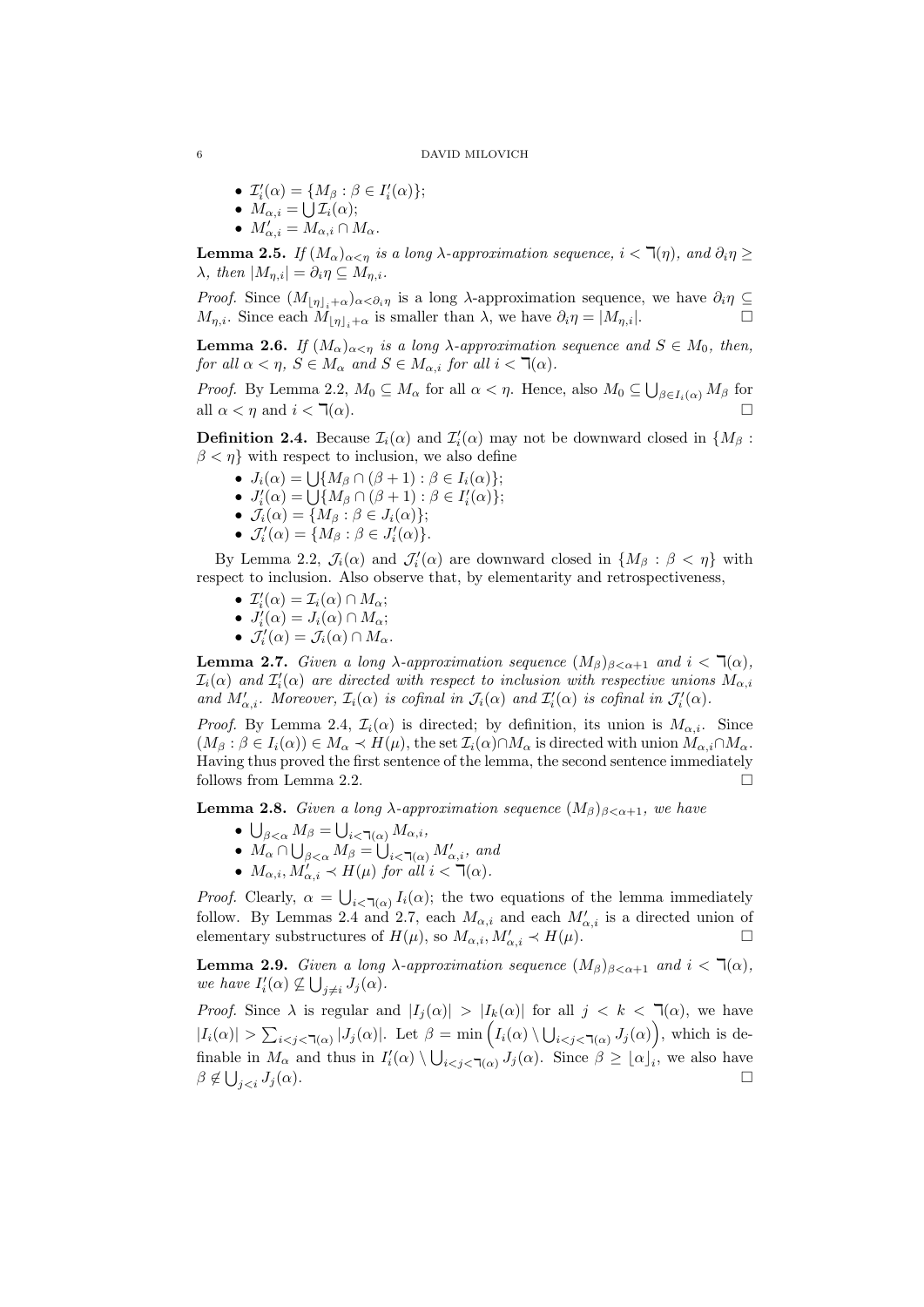**Definition 2.5.** Given a long  $\lambda$ -approximation sequence  $(M_\beta)_{\beta < \alpha+1}$  and nonempty  $s \subseteq \mathbb{I}(\alpha)$ , let

- $K_s(\alpha) = \bigcap_{i \in s} J_i(\alpha);$
- $K'_{s}(\alpha) = \bigcap_{i \in s} J'_{i}(\alpha);$
- $\mathcal{K}_s(\alpha) = \bigcap_{i \in s} \mathcal{J}_i(\alpha);$
- $\mathcal{K}'_s(\alpha) = \bigcap_{i \in s} \mathcal{J}'_i(\alpha).$

Observe that, by elementarity and retrospectiveness,

- $K'_{s}(\alpha) = K_{s}(\alpha) \cap M_{\alpha};$
- $\mathcal{K}'_s(\alpha) = \mathcal{K}_s(\alpha) \cap M_\alpha;$
- $\mathcal{K}_s(\alpha) = \{M_\beta : \beta \in K_s(\alpha)\};$
- $\mathcal{K}'_s(\alpha) = \{M_\beta : \beta \in K'_s(\alpha)\}.$

**Lemma 2.10.** Given a long  $\lambda$ -approximation sequence  $(M_\beta)_{\beta < \alpha+1}$  and nonempty  $s \subseteq \mathbb{I}(\alpha)$ , the sets  $\mathcal{K}_s(\alpha)$  and  $\mathcal{K}'_s(\alpha)$  are directed with respect to inclusion.

*Proof.* Since  $\mathcal{K}_s(\alpha) \in M_\alpha \prec H(\mu)$ , it suffices to show that  $\mathcal{K}_s(\alpha)$  is directed. Proceed by induction on |s|. Case  $|s| = 1$  follows from Lemmas 2.4 and 2.7. Assuming  $|s| > 1$ , let  $i = \max(s)$  and  $t = s \setminus \{i\}$ . Suppose that  $\beta, \gamma \in K_s(\alpha)$ . Since  $\beta, \gamma \in J_i(\alpha)$ , we have  $M_\beta, M_\gamma \subseteq M_\delta$  for some  $\delta \in I_i(\alpha)$ . By definition,  $K_t(\alpha) < I_i(\alpha)$ ; hence,  $\beta, \gamma < \delta$ ; hence,  $M_\beta, M_\gamma \in M_\delta$  by Lemma 2.2. Since  $\delta \in I_i(\alpha)$ , we have  $I_j(\delta) = I_j(\alpha)$  for all  $j < i$ . Therefore,  $M_\delta$  knows that  $\mathcal{K}_t(\alpha)$  is directed and that  $M_{\beta}, M_{\gamma} \in \mathcal{K}_t(\alpha)$ . Hence, there exists  $M_{\varepsilon} \in M_{\delta} \cap \mathcal{K}_t(\alpha)$  such that  $M_{\beta}, M_{\gamma} \subseteq M_{\varepsilon}$ . By Lemma 2.2,  $\varepsilon \in M_{\delta} \cap \delta$ ; hence,  $\varepsilon \in J_i(\alpha)$ . Thus,  $M_{\beta}$  and  $M_{\gamma}$ have a common superset  $M_{\varepsilon}$  in  $\mathcal{K}_t(\alpha) \cap \mathcal{J}_i(\alpha)$ , as desired.

**Definition 2.6.** Given a long  $\lambda$ -approximation sequence  $(M_\beta)_{\beta<\eta}$  and  $x\in\bigcup_{\beta<\eta}M_\beta,$ let the M-rank of x, written  $\rho(x, M)$  or just  $\rho(x)$ , denote the least  $\alpha < \eta$  such that  $x \in M_{\alpha}$ .

**Lemma 2.11.** Given a long  $\lambda$ -approximation sequence  $(M_\beta)_{\beta<\alpha+1}$  and  $x\in M_\alpha$ , we have  $M_{\rho(x)} \subseteq M_{\alpha}$ .

*Proof.* Supposing  $\rho(x) < \alpha$ , we have  $M_{\rho(x)}$  definable in  $M_{\alpha}$  from x and  $(M_{\beta})_{\beta < \alpha}$ . By Lemma 2.2, we then have  $M_{\rho(x)} \subsetneq M_{\alpha}$ .

**Lemma 2.12.** For every long  $\lambda$ -approximation sequence  $(M_\beta)_{\beta<\eta}$  and  $\emptyset \neq E \subseteq \eta$ , there exists  $D \subseteq \eta$  such that  $\bigcap_{\alpha \in E} M_{\alpha} = \bigcup_{\alpha \in D} M_{\alpha}$  and  $\{M_{\alpha} : \alpha \in D\}$  is directed.

*Proof.* Let  $N = \bigcap_{\alpha \in E} M_{\alpha}$ . By Lemma 2.11,  $N = \bigcup \{ M_{\alpha} : \alpha < \eta \text{ and } M_{\alpha} \subseteq N \}.$ Suppose that  $\alpha, \beta < \eta$  and  $M_{\alpha}, M_{\beta} \subsetneq N$ . It suffices to find  $\gamma < \eta$  such that  $M_{\alpha} \cup M_{\beta} \subseteq M_{\gamma} \subseteq N$ . First, note that  $M_{\alpha}, M_{\beta} \in M_i$  for all  $i \in E$  by Lemma 2.2. Since E is nonempty, we may define  $\gamma = \rho({M_\alpha, M_\beta})$ . We then have  $M_\alpha, M_\beta \subsetneq$  $M_{\gamma}$  (again by Lemma 2.2). Fix  $i \in E$ ; it suffices to show that  $M_{\gamma} \subseteq M_i$ . By definition of  $\rho, \gamma \leq i$ . If  $\gamma < i$ , then  $M_{\gamma} \subsetneq M_i$  because  $M_{\gamma}$  is definable in  $M_i$ . .

**Lemma 2.13.** For every long  $\lambda$ -approximation sequence  $(M_{\alpha})_{\alpha \leq \eta}$  and  $E \subseteq \eta$ , if  ${M_\alpha : \alpha \in E}$  is directed, then there exists  $i < \mathcal{A}(\eta)$  such that  $E \subseteq J_i(\eta)$ .

*Proof.* Let  $\mathcal{E} = \{M_{\alpha} : \alpha \in E\}$  and  $\mathcal{E}_i = \{M_{\alpha} : \alpha \in E \cap I_i(\eta)\}\$  for each  $i < \mathcal{A}(\eta)$ . Since  $\mathcal E$  is directed and  $\{\mathcal E_i : i < \mathbb I(\eta)\}$  is a finite partition of  $\mathcal E$ , there must exist i such that  $\mathcal{E}_i$  is cofinal in  $\mathcal{E}$ . By Lemma 2.2,  $E \subseteq J_i(\eta)$  for any such i.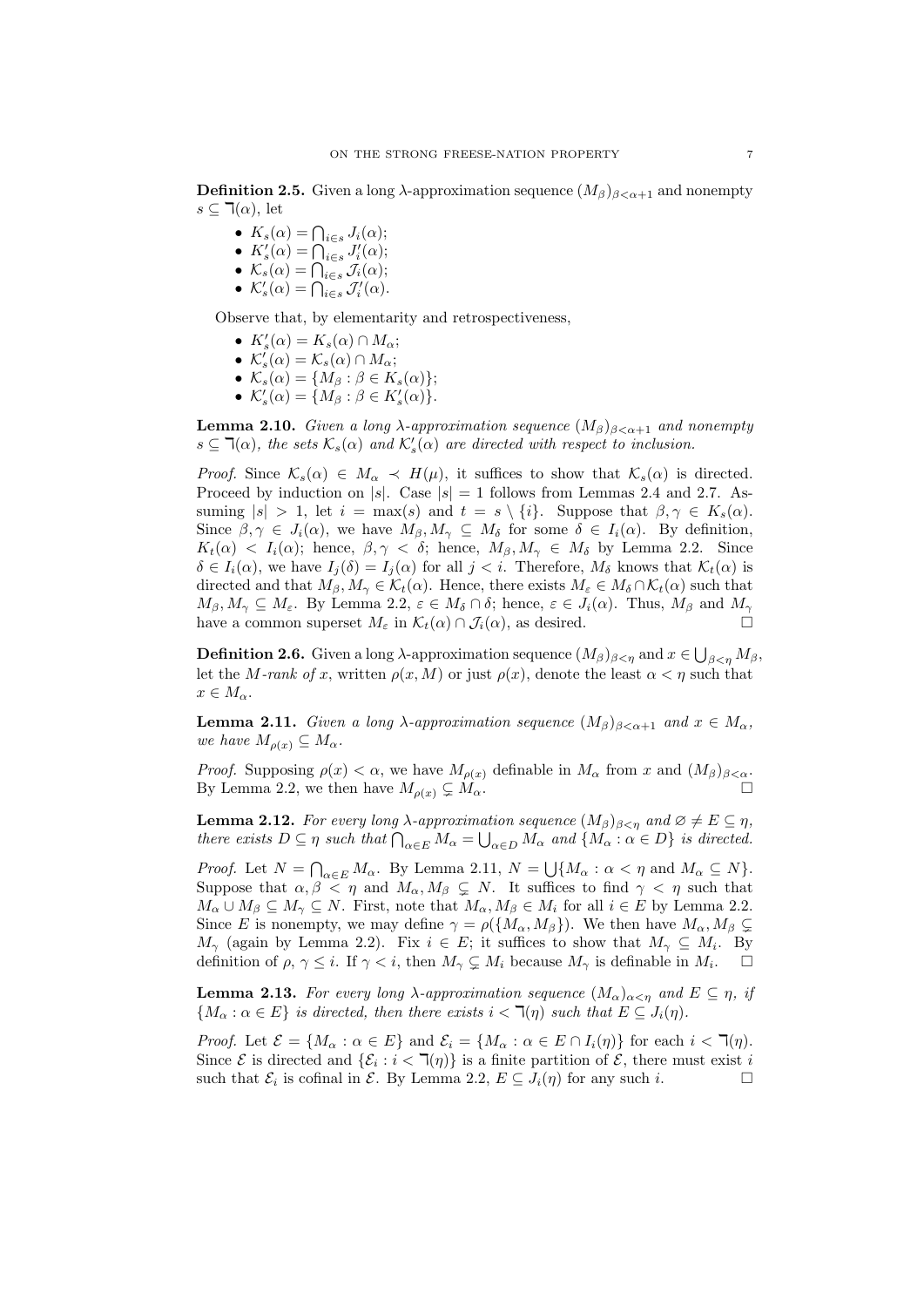#### 3. Retrospective characterizations of the FN and SFN

**Lemma 3.1.** Given a poset C and  $A, B \subseteq C$  such that  $A \cup B$  and  $A \cap B$  is a relatively complete suborder of A, the functions  $\pi_+^B \upharpoonright A$  and  $\pi_-^B \upharpoonright A$  respectively equal  $\pi_+^{A \cap B} \restriction A$  and  $\pi_-^{A \cap B} \restriction A$ .

*Proof.* Given  $a \in A$  and  $b \in B$  such that  $a \leq b$ , we have some  $c \in [a, b] \cap A \cap B$ ; hence,  $\pi_+^{A \cap B}(a) \le c \le b$ ; hence,  $\pi_+^B(a)$  exists and equals  $\pi_+^{A \cap B}(a)$ . Likewise,  $\pi_-^B(a)$ exists and equals  $\pi_-^{A \cap B}$  $A \cap B(a)$ .

**Proposition 3.1.** If C is a poset,  $A, B \subseteq \mathcal{P}(C)$ , and  $A \bigcup B$  for all  $(A, B) \in A \times B$ , then  $\bigcup \mathcal{A} \bigcup \bigcup \mathcal{B}$ .

**Proposition 3.2.** Given a poset C and  $A \subseteq B \subseteq C$ , if A is a relatively complete suborder of  $C$ , then  $A$  is relatively complete suborder of  $B$ .

**Definition 3.1.** Given a boolean algebra A, a long  $\lambda$ -approximation sequence  $(M_\beta)_{\beta<\eta}, x\in A\cap\bigcup_{\beta<\eta}M_\beta$ , and  $i<\overline{\mathfrak{I}}(\rho(x))$ , let  $\pi^i_+(x,M)$  or just  $\pi^i_+(x)$  denote  $\pi^{M_{\rho(x),i}}_+(x)$  if it exists; likewise let  $\pi^i_-(x,M)$  or just  $\pi^i_-(x)$  denote  $\pi^{M_{\rho(x),i}}_-(x)$  if it exists.

Theorem 3.1. Let A be a boolean algebra. The following are equivalent.

- $(1)$  A has the FN.
- (2) For every long  $\omega_1$ -approximation sequence  $(M_\alpha)_{\alpha<|A|}$  with  $A \in M_0$ , for every  $x \in A$ ,  $\rho(x)$  exists and, for every  $i < \mathcal{L}(\rho(x))$ ,  $\pi^i_+(x)$  and  $\pi^i_-(x)$ exist.
- (3) There exists a long  $\omega_1$ -approximation sequence  $(M_\alpha)_{\alpha<|A|}$  such that, for every  $x \in A$ ,  $\rho(x)$  exists and, for every  $i < \mathcal{L}(\rho(x))$ ,  $\pi^i_+(x)$  and  $\pi^i_-(x)$ exist.
- (4) For every long  $\omega_1$ -approximation sequence  $(M_\alpha)_{\alpha<|A|}$  with  $A \in M_0$ , for every  $\alpha < |A|$ , and for every  $i < \mathcal{A}(\alpha)$ , we have  $A \cap M_\alpha \downarrow A \cap M_{\alpha,i}$  and  $A \cap M'_{\alpha,i} \leq_{\rm rc} A \cap M_{\alpha}.$
- (5) There exists a long  $\omega_1$ -approximation sequence  $(M_\alpha)_{\alpha<|A|}$  such that  $A\subseteq$  $\bigcup_{\alpha<|A|} M_{\alpha}$  and, for all  $\alpha<|A|$  and  $i<\overline{\mathcal{A}}(\alpha)$ , we have  $A\cap M_{\alpha}\leq A$ ,  $A \cap M_{\alpha} \perp A \cap M_{\alpha,i}$ , and  $A \cap M'_{\alpha,i} \leq_{\rm rc} A \cap M_{\alpha}$ .
- (6) For every long  $\omega_1$ -approximation sequence  $(M_\alpha)_{\alpha<|A|}$  with  $A \in M_0$ , for every  $\alpha, \beta < |A|$ , and for every  $i < \mathcal{A}(\alpha)$ , we have  $A \cap M_\alpha \downarrow A \cap M_\beta$  and  $A \cap M'_{\alpha,i} \leq_{\rm rc} A \cap M_\alpha.$
- (7) There exists a long  $\omega_1$ -approximation sequence  $(M_\alpha)_{\alpha<|A|}$  such that  $A \subseteq$  $\bigcup_{\alpha<|A|} M_{\alpha}$  and, for all  $\alpha, \beta < |A|$  and  $i < \mathcal{T}(\alpha)$ , we have  $A \cap M_{\alpha} \leq A$ ,  $A \cap M_{\alpha} \perp A \cap M_{\beta}$ , and  $A \cap M'_{\alpha,i} \leq_{\text{rc}} A \cap M_{\alpha}$ .

*Proof.* (1)⇒(2). Fix M as in the hypothesis of (2). For each  $x \in A$ ,  $\rho(x)$  exists by Lemma 2.3. Each  $M_{\rho(x),i}$  is an elementary substructure of  $H(\mu)$  by Lemma 2.8. Also,  $A \in M_{\rho(x),i}$  by Lemma 2.6. Hence,  $A \cap M_{\rho(x),i} \leq_{\text{rc}} A$  by Theorem 1.1. Hence,  $\pi^i_+(x)$  and  $\pi^i_-(x)$  exist.

(1)⇒(6). Fix M as in the hypothesis of (6). By Lemma 2.6, we have  $A \in M'_{\alpha,i}$ for all  $\alpha$  < |A| and  $i$  <  $\mathcal{T}(\alpha)$ . Hence, by Lemma 2.8 and Theorem 1.1, we have  $A \cap M'_{\alpha,i} \leq_{\rm rc} A$ . Hence,  $A \cap M'_{\alpha,i} \leq_{\rm rc} A \cap M_{\alpha}$  by Proposition 3.2. Finally, given  $\alpha, \beta < |A|$ , choose an FN map  $f \in M_0$ . By Lemma 2.6,  $M_\alpha$  and  $M_\beta$  are f-closed; hence,  $A \cap M_{\alpha} \bigcup A \cap M_{\beta}$ .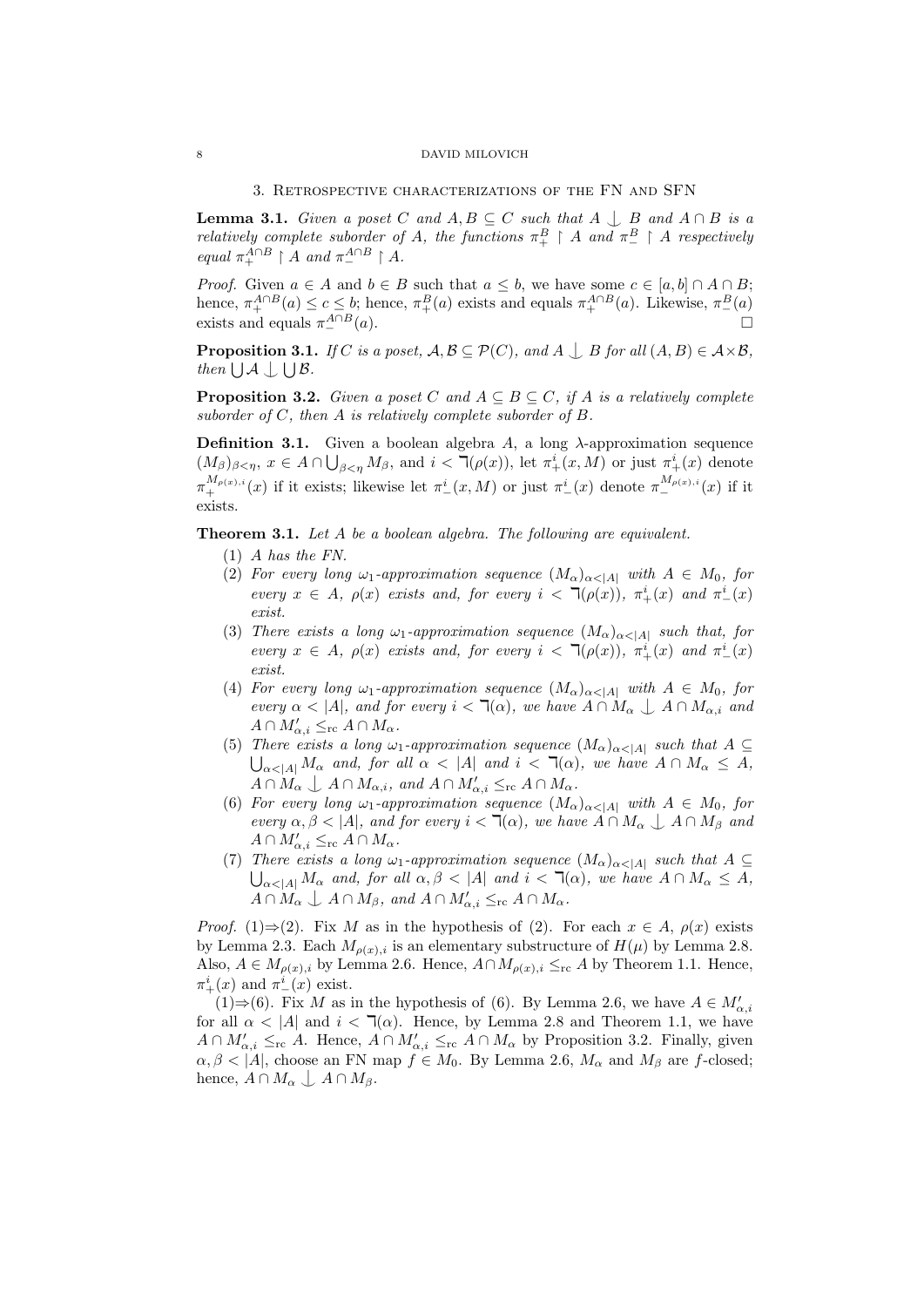$(2) \Rightarrow (3)$ ,  $(4) \Rightarrow (5)$ , and  $(6) \Rightarrow (7)$ . Choose  $\mu$  large enough that  $A \in H(\mu)$ . By Lemma 2.1, there is a long  $\omega_1$ -approximation sequence  $(M_\alpha)_{\alpha<|A|}$  with  $A \in M_0$ . By Lemma 2.6, we have  $A \cap M_{\alpha} \leq A$  for all  $\alpha < |A|$ . By Lemma 2.3, we have  $A\subseteq\bigcup_{\alpha<|A|}M_{\alpha}.$ 

 $(6) \Rightarrow (4)$  and  $(7) \Rightarrow (5)$ . Apply Proposition 3.1.

(5)⇒(3). By Lemma 3.1,  $\pi_+^{M_{\alpha,i}}$  and  $\pi_-^{M_{\alpha,i}}$  are well-defined on all of  $A \cap M_{\alpha}$ .

 $(3) \Rightarrow (1)$ . This is implicit in the author's proof of Corollary 3.4 of [8], but we include a proof here for completeness. For each  $\alpha < |A|$ , choose a well-ordering  $\sqsubseteq_{\alpha}$ of  $\{x \in A : \rho(x) = \alpha\}$  with length at most  $\omega$ . Set  $\subseteq = \bigcup_{\alpha < |A|} \sqsubseteq_{\alpha}$ . Recursively define  $f: A \to [A]^{<\aleph_0}$  by

$$
f(x) = \{y : y \sqsubseteq x\} \cup \left(\bigcup_{i < \mathsf{T}(\rho(x))} (f(\pi^i_+(x)) \cup f(\pi^i_-(x)))\right).
$$

Suppose  $x \leq_A y$ . We verify that  $S = [x, y] \cap f(x) \cap f(y)$  is nonempty by induction on max $\{\rho(x), \rho(y)\}\$ . If  $\rho(x) = \rho(y)$ , then  $x \subseteq y$ , in which case  $x \in S$ , or  $y \subseteq x$ , in which case  $y \in S$ . If  $\rho(x) < \rho(y)$ , then  $x \in M_{\rho(y),i}$  for some i, in which case  $[x, \pi^i_-(y)] \cap f(x) \cap f(\pi^i_-(y))$  is a nonempty subset of S. If  $\rho(y) < \rho(x)$ , then  $y \in M_{\rho(x),i}$  for some i, in which case  $[\pi^i_+(x),y] \cap f(\pi^i_+(x)) \cap f(y)$  is a nonempty subset of  $S$ .

**Lemma 3.2.** Given boolean algebras  $A \leq C$  and  $B \leq_{rc} C$ , the following are equivalent.

 $(1)$   $A \downarrow B$ . (2)  $\pi^B_+[A] \subseteq A$ . (3)  $\pi_-^B[A] \subseteq A$ .

*Proof.* (1)⇒(2). Given  $a \in A$ , we have  $a \leq \pi^B_+(a) \in B$ , so there exists  $b \in A$  $[a, \pi_+^B(a)] \cap A \cap B$ . However, by definition of  $\pi_+^B$ , we must have have  $b = \pi_+^B(a)$ .

(2)⇒(1). Given  $a \in A$  and  $b \in B$ , if  $a \leq b$ , then  $\pi_+^B(a) \in [a, b] \cap A \cap B$ ; if  $b \leq a$ , then  $\pi_{-}^{B}(a) \in [b, a] \cap B$  and  $\pi_{-}^{B}(a) = -\pi_{+}^{B}(-a) \in A$ .

 $(2) \Leftrightarrow (3). \ \pi_-^B(\bullet) = -\pi_+^B(-\bullet) \text{ and } \pi_+^B(\bullet) = -\pi_-^B(-\bullet).$ 

## Definition 3.2.

- A partial algebra is a pair of the form  $(U, \mathcal{F})$  where U is a set (called the universe of  $(U, \mathcal{F})$  and F is a set of functions such that, for each  $f \in \mathcal{F}$ . there exists  $n < \omega$  such that  $dom(f) \subseteq A^n$ . If every  $dom(f)$  is of the form  $A^n$ , then we say that  $(U, \mathcal{F})$  is an *algebra*.
- A partial algebra  $(U, \mathcal{F})$  is a *subalgebra* of a partial algebra  $(V, \mathcal{G})$  if  $U \subseteq V$ ,  $\mathcal{F} = \{ g \restriction U^{\leq \omega} : g \in \mathcal{G} \}, \text{ and } \bigcup_{g \in \mathcal{G}} g[U^{\leq \omega}] \subseteq U.$
- A partial algebra  $(U, \mathcal{F})$  is locally finite if, for every finite  $A \subseteq U$ , there exists a finite  $B \subseteq U$  such that  $A \subseteq B$  and  $(B, \{f \restriction B : f \in \mathcal{F}\})$  is a subalgebra of  $(U, \mathcal{F})$ .
- We say that a partial algebra  $(V, \mathcal{G})$  expands a partial algebra  $(U, \mathcal{F})$  if  $U = V$  and  $\mathcal{F} \subseteq \mathcal{G}$ .
- Given a long  $\lambda$ -approximation sequence  $(M_i)_{i \leq \eta}$  and a boolean algebra A, let the  $M$ -expansion of A, written  $A[M]$ , denote the expansion of A resulting from adding the functions in the set  $\bigcup_{i<\omega} {\{\pi_+^i, \pi_-^i\}}$ .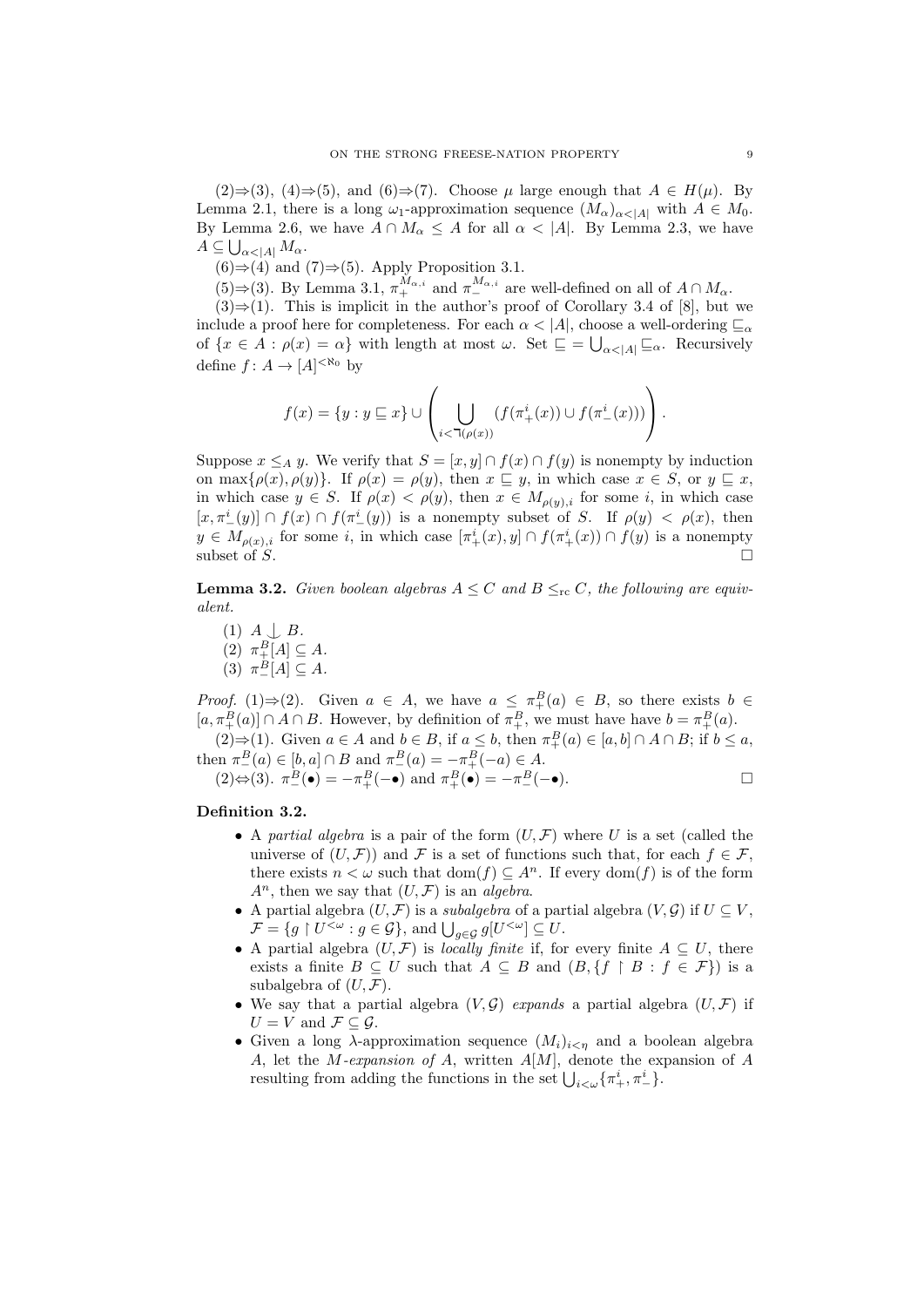**Theorem 3.2.** If A is a boolean algebra with the SFN,  $(M_{\alpha})_{\alpha<|A|}$  is a long  $\omega_1$ . approximation sequence, and  $A \in M_0$ , then  $A[M]$  is locally finite.

*Proof.* Let  $\mathcal{C} \in M_0$  be a pairwise commuting cofinal family of finite subalgebras of A. It suffices to show that, for every  $F \in \mathcal{C}$ , (an expansion of) F is a subalgebra of  $A[M]$ . Let  $x \in F \in \mathcal{C}$ ,  $\alpha = \rho(x)$ , and  $i < \mathcal{T}(\alpha)$ . By Theorem 3.1,  $\pi^i_{\pm}(x)$  are welldefined. By Lemmas 2.6 and 2.8,  $C \in M_{\alpha,i} \prec H(\mu)$ , so we may choose  $G \in M_{\alpha,i} \cap C$ such that  $\pi^i_{\pm}(x) \in G$ . Since  $G \in M_{\alpha,i}$  and G is finite,  $G \subseteq M_{\alpha,i}$ ; hence,  $\pi^i_{\pm}(x) \in G$ implies  $\pi^i_{\pm}(x) = \pi^G_{\pm}(x)$ . By Lemma 3.2,  $\pi^G_{\pm}(x) \in F$ .

The proof of Theorem 3.2 implicitly shows much more. Indeed, we can expand  $A[M]$  by adding every function of the form  $\pi_{\pm}^{N}$  where  $C \in N \prec H(\mu)$ , yet still obtain a locally finite partial algebra. However, local finiteness of  $A[M]$  is strong enough for our purposes. As we shall show in Section 5, it is strictly stronger than the FN.

Question 3.1. If A is a boolean algebra with the FN,  $(M_{\alpha})_{\alpha<|A|}$  is a long  $\omega_1$ approximation sequence,  $A \in M_0$ , and  $A[M]$  is locally finite, then does A have the SFN?

We do not know the answer to the above question. However, we will point out that if we broaden our consideration to arbitrary expansions of boolean algebras, then characterizations of the FN and SFN are apparently easier to obtain.

**Definition 3.3.** Call an FN map f transitive if  $f(y) \subseteq f(x)$  for all  $x \in \text{dom}(f)$ and  $y \in f(x)$ .

Lemma 3.3. If A has the FN, then A has a transitive FN map.

*Proof.* Construct an FN map f as in the proof of  $(4) \Rightarrow (1)$  in Theorem 3.1, except use the following recursive definition of  $f$ :

$$
f(x) = \{x\} \cup \left(\bigcup_{y \sqsubset x} f(y)\right) \cup \left(\bigcup_{i < \mathsf{T}(\rho(x))} (f(\pi^i_+(x)) \cup f(\pi^i_-(x)))\right).
$$

The proof of  $(4) \Rightarrow (1)$  in Theorem 3.1 still works *verbatim*, but now f is also tran- $\Box$ 

**Lemma 3.4.** If A is a boolean algebra,  $\beta$  is a pairwise commuting family of relatively complete subalgebras of A, and  $B_0, B_1 \in \mathcal{B}$ , then  $\mathcal{B} \cup \{B_0 \cap B_1\}$  is pairwise commuting.

*Proof.* Let  $C \in \mathcal{B}$ . Suppose that  $x \in B_0 \cap B_1$ ,  $y \in C$ , and  $x \leq y$ . By symmetry, it suffices to show that  $[x, y] \cap B_0 \cap B_1 \cap C$  is nonempty. Let  $z = \pi_+^C(x)$ , which is in  $[x, y] \cap C$ . By Lemma 3.2, z is also in each of  $B_0$  and  $B_1$ .

## Definition 3.4.

- Given a partial algebra  $B$ , call a subalgebra  $C$  of  $B$  cyclic if, for some  $x \in C$ , C is the smallest subalgebra of B that contains  $\{x\}$ .
- Given a boolean algebra  $A$ , we say that a partial algebra  $B$  is strongly  $A$ *commuting* if B has the same universe as  $A, B$  is locally finite, and, for all cyclic subalgebras F and G of B, we have  $F \cup G$  as suborders of  $(A, \leq_A)$ .

Theorem 3.3. Given a boolean algebra A,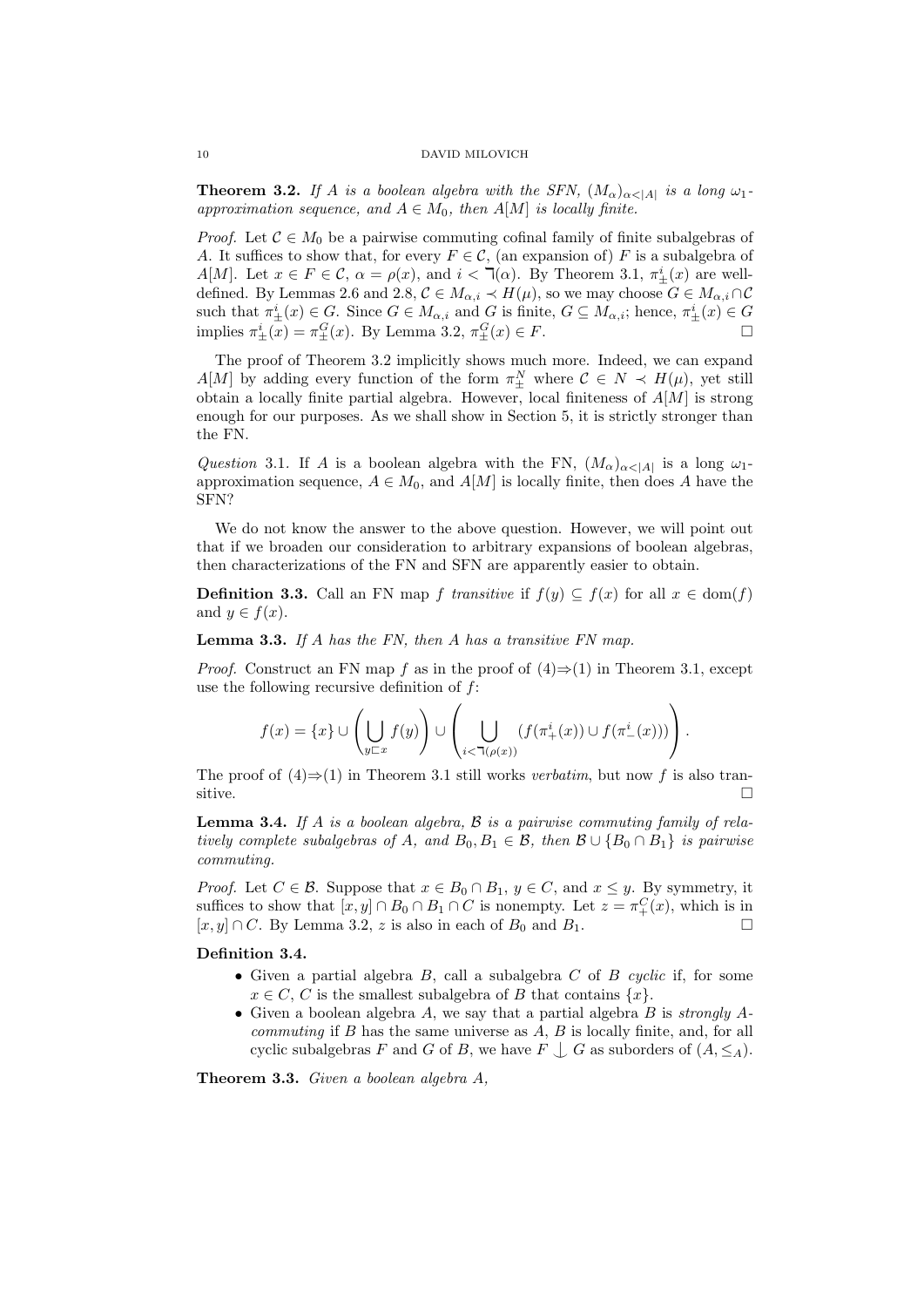- A has the FN if and only if there is a strongly A-commuting algebra;
- A has the SFN if and only if there is a strongly A-commuting algebra expanding A.

Moreover, the above is true if we replace "strongly A-commuting algebra" with "strongly A-commuting partial algebra."

*Proof.* If f is a transitive FN map on A, then, letting  $(f_n(x))_{n\leq\omega}$  surject from  $\omega$  to  $f(x)$  for each  $x \in A$ , the algebra B with universe A and set of functions  $\{f_n : n < \omega\}$ is strongly A-commuting.

Conversely, given a strongly A-commuting partial algebra B, construct an FN map f by letting  $f(x)$  be the minimal subalgebra of B containing  $\{x\}$ , for each  $x \in A$ .

Suppose  $\mathcal C$  is a pairwise commuting cofinal family of finite subalgebras of  $A$ . By Lemma 3.4, we may assume that  $\mathcal C$  is closed with respect to pairwise intersection. For each  $x \in A$ , let  $\mathcal{C}(x)$  denote the smallest element of C that contains  $\{x\}$ ; let  $(f_n(x))_{n\leq\omega}$  surject from  $\omega$  to  $\mathcal{C}(x)$ . The expansion of A formed by the adding the functions from  $\{f_n : n < \omega\}$  is strongly A-commuting.

Conversely, suppose that  $B$  is a strongly A-commuting expansion of A. Let  $\mathcal C$ denote the set of finite subalgebras of  $B$ . Since  $B$  is locally finite,  $C$  is a cofinal family of finite subalgebras of A (provided we identify each  $C \in \mathcal{C}$  with the subalgebra of A that has the same universe). Moreover, by Proposition 3.1,  $\mathcal C$  is pairwise  $\Box$ commuting.

Observe that adapting the proof of Lemma 3.3 to build a strongly A-commuting expansion of A would require not only that  $A[M]$  be locally finite, but also that  $A[M]$  remain locally finite after adding a partial function that maps each  $x \in A$  to its immediate  $\sqsubset$ -predecessor, if one exists.

We shall need the next lemmas in Section 5.

**Lemma 3.5.** If  $A \leq_{\text{rc}} B$ ,  $a \in A$ ,  $b \in B$ , and  $\pi^A_+(b) = x$ , then  $\pi^A_+(a \wedge b) = a \wedge x$ . Proof.

$$
a \land b \le y \in A \Rightarrow b \le y \lor -a \in A
$$
  
\n
$$
\Rightarrow b \le x \le y \lor -a
$$
  
\n
$$
\Rightarrow a \land b \le a \land x \le y
$$

**Definition 3.5.** Given a boolean algebra A, a long  $\lambda$ -approximation sequence  $(M_{\alpha})_{\alpha<\eta}$ , and  $x \in A$ , let  $\sigma^{\varnothing}_{+}(x,M) = x$  and, for all  $(t_0,\ldots,t_n) \in \omega^{<\omega}$ , let

$$
\sigma_+^t(x,M) = (\pi_+^{t_n} \circ \pi_+^{t_{n-1}} \circ \cdots \circ \pi_+^{t_0})(x,M)
$$

if the righthand side exists. Let  $\varsigma_+(x,M)$  denote the set of all  $\sigma_+^t(x,M)$  that exist. Likewise define  $\sigma^t_-(x,M)$  and  $\varsigma_-(x,M)$ . We may suppress the dependence of  $\varsigma_{\pm}$ and  $\sigma_{\pm}^{t}$  on M when convenient.

Observe that if s is a strict initial segment of t and  $\sigma^t_+(x)$  exists, then  $t_{|s|}$  <  $\mathcal{L}(\rho(\sigma^s_+(x)))$  and  $\rho(\sigma^t_+(x)) < \rho(\sigma^s_+(x))$ . Hence, by König's Lemma,  $\varsigma_+(x)$  is finite; likewise,  $\varsigma_-(x)$  is finite.

**Lemma 3.6.** Suppose we have a boolean algebra A and a long  $\lambda$ -approximation sequence  $(M_\alpha)_{\alpha<\eta}$  such that  $\pi^i_{\pm}(x)$  exist for all  $x \in A \cap \bigcup_{\alpha<\eta} M_\alpha$  and all  $i <$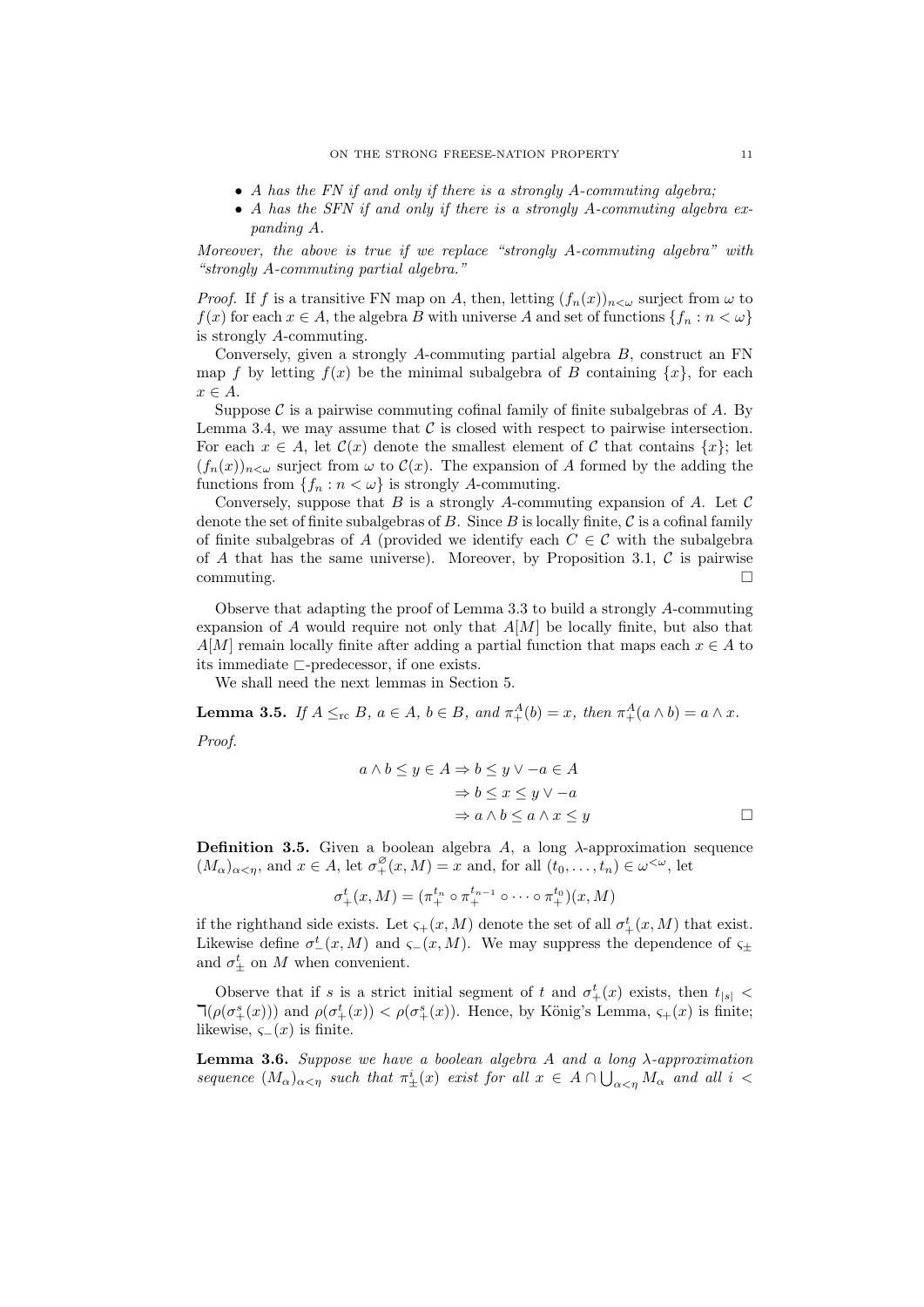$\mathcal{A}(\rho(x))$ . Then, for every  $B \leq A[M]$  where B is of the form  $A \cap \bigcup_{\alpha \in I} M_\alpha$ , we have  $\pi_+^B(x) = \bigwedge (B \cap \varsigma_+(x))$  and  $\pi_-^B(x) = \bigvee (B \cap \varsigma_-(x))$  for all  $x \in A \cap \bigcup_{\alpha < \eta} M_\alpha$ .

*Proof.* Suppose that  $x \in A \cap \bigcup_{\alpha \leq \eta} M_{\alpha}$  and  $x \leq y \in B$ . By symmetry, it suffices to show that  $x_+^B \leq y$  where  $x_+^B = \bigwedge (B \cap \varsigma_+(x))$ . Proceed by induction on  $\max\{\rho(x), \rho(y)\}\)$ . Choose  $\alpha \in I$  such that  $y \in M_\alpha$ . By Lemma 2.11,  $M_{\rho(y)} \subseteq M_\alpha$ ; hence,  $A \cap M_{\rho(y)} \subseteq B$ . If  $\rho(x) = \rho(y)$ , then  $x \in B$ , in which case  $x_+^B = x \leq y$ . If  $\rho(x) < \rho(y)$ , then  $x \in M_{\rho(y),i}$  for some i, in which case  $x \leq \pi^i_-(y) \in B$  and  $\rho(\pi^i_-(y)) < \rho(y)$ ; by induction,  $x^B_+ \leq \pi^i_-(y) \leq y$ . If  $\rho(y) < \rho(x)$ , then  $y \in M_{\rho(x),i}$ for some *i*, in which case  $z \leq y$  and  $\rho(z) < \rho(x)$  where  $z = \pi^i_+(x)$ ; by induction,  $z_+^B \leq y$ ; hence,  $x_+^B \leq z_+^B \leq y$  because  $\varsigma_+(z) \subseteq \varsigma_+(x)$ .

Corollary 3.1. Suppose we have a boolean algebra A and a long  $\lambda$ -approximation sequence  $(M_{\alpha})_{\alpha<\eta}$  such that  $\rho(x)$  and  $\pi_{\pm}^{i}(x)$  exist for all  $x \in A$  and all  $i < \mathcal{L}(\rho(x))$ . Further suppose that  $\nu$  is a regular uncountable cardinal,  $A, M \in P \prec H(\nu)$ , and  $\lambda \cap P \in \lambda + 1$ . Then, for all  $x \in A \setminus P$ ,

$$
\pi_{+}^{P}(x) = \bigwedge_{i < \mathsf{T}(\rho(x,M))} \pi_{+}^{P}(\pi_{+}^{i}(x,M)) \text{ and}
$$

$$
\pi_{-}^{P}(x) = \bigvee_{i < \mathsf{T}(\rho(x,M))} \pi_{-}^{P}(\pi_{-}^{i}(x,M)).
$$

### 4. Embeddings and colimits

In this section, we collect some facts and specify some notation concerning various colimits and various classes of boolean embeddings. We refer the reader to [4] and [6] for additional background information.

## Definition 4.1.

- Say that a sequence  $(F_i)_{i\in I}$  of subalgebras of a fixed boolean algebra is *independent* if, for all finite  $J \subseteq I$  and all  $x \in \prod_{j \in J} F_j$ , if  $\bigwedge_{j \in J} x(j) = 0$ , then  $x(j) = 0$  for some  $j \in J$ .
- Say that a sequence  $(x_i)_{i\in I}$  of elements of a fixed boolean algebra is *inde*pendent if  $({x_i, -x_i, 0, 1})_{i \in I}$  is independent.
- Say that a boolean algebra  $F$  is *free* if it is generated by the range of an independent sequence of elements of F.

Fix once and for all a countably infinite free boolean algebra  $Fr_{\omega}$  and an independent sequence  $(\text{fr}_n)_{n<\omega}$  generating  $\text{Fr}_\omega$  such that  $\text{Fr}_\omega$  and fr are definable in  $H(\aleph_1)$  without parameters. For each  $S \subset \omega$ , let Fr<sub>S</sub> denote the subalgebra of Fr<sub>ω</sub> generated by  $\{\text{fr}_n : n \in S\}.$ 

## Definition 4.2.

- A boolean embedding is an injective boolean homomorphism.
- Given two boolean algebras  $C_0$  and  $C_1$ , a *coproduct* of  $C_0$  and  $C_1$  is a boolean algebra  $C_0 \oplus C_1$  with boolean embeddings  $\oplus_0: C_0 \to C_0 \oplus C_1$ and  $\oplus_1$ :  $C_1 \rightarrow C_0 \oplus C_1$  such that  $\oplus_0 [C_0]$  and  $\oplus_1 [C_1]$  are independent and  $\bigcup_{i\leq 2} \bigoplus_i [C_i]$  generates  $C_0 \oplus C_1$ . These embeddings are called *cofactor maps*.

Coproducts always exist uniquely up to isomorphism.

## Definition 4.3.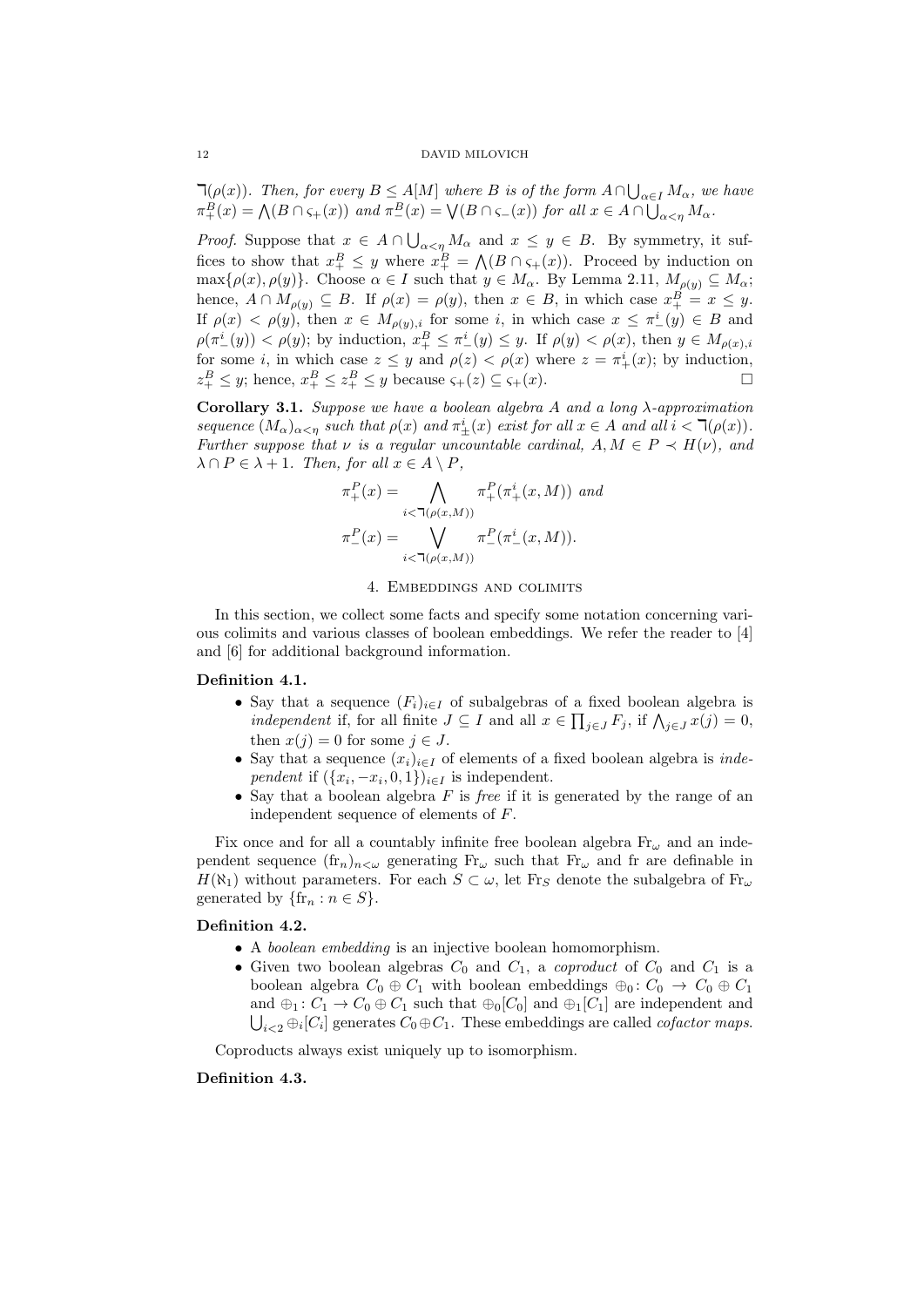- Say that a boolean embedding  $f: A \rightarrow B$  is free if there is an infinite free boolean algebra F and a coproduct  $A \oplus F$  such that  $A \oplus F = B$  and  $\oplus_0 = f$ .
- If  $id_A$  is free embedding from A to B, then we say that B is a free extension of A and write  $A \leq_{\text{free}} B$ .
- Given boolean algebras  $A \leq B$ , we say that A splits in B if every ultrafilter of  $A$  extends to at least two ultrafilters of  $B$ . We say that  $A$  splits perfectly in B if, for all finite  $F \subseteq B$ , the subalgebra generated by  $A \cup F$  splits in B.
- We say that a boolean embedding  $f: A \rightarrow B$  splits perfectly if  $f[A]$  splits perfectly in B.

Every free embedding is relatively complete and splits perfectly. Conversely, we have Sirota's Lemma [12], i.e., if  $f: A \rightarrow B$  is relatively complete and perfectly splitting and B is generated by  $f[A] \cup C$  for some countable C, then f is free. Also note that the classes of relatively complete, perfectly splitting, and free embeddings are each closed with respect to composition. Moreover, for any composite boolean embedding  $f \circ g$ , if f is perfectly splitting, then so is  $f \circ g$ .

# Definition 4.4.

- A *quotient* of a boolean algebra  $A$  with respect to an ideal  $I$  is a boolean algebra B with a surjective homomorphism  $f: A \rightarrow B$  with kernel I; f is called the *quotient map* and  $f(x)$  may be denoted by  $x/I$ .
- Given boolean embeddings  $f: C \rightarrow A$  and  $g: C \rightarrow B$ , define a *pushout*  $A\mathop\boxplus\limits_C B$  of  $f$  and  $g$  to be a quotient of a coproduct  $A\oplus B$  with respect to the ideal I generated by  $\{\oplus_0(f(c)) \wedge \oplus_1(g(-c)) : c \in C\}$ . Thus,  $A \underset{C}{\boxplus} B$  is a colimit of the diagram formed by  $f$  and  $g$ .
- Given f and g as above such that also  $f = g = id_{A \cap B}$ , let  $A \boxplus B$  more specifically denote a pushout of f and g such that  $\bigoplus_{n=0}^{\infty} (a)/I = a$  and  $\bigoplus_{n=1}^{\infty} (b)/I = b$ for all  $a \in A$  and  $b \in B$ .

If A and B are boolean algebras such that their intersection  $A \cap B$  is also a common subalgebra, then  $A \boxplus B$  exists as above and is characterized up to isomorphism as a boolean algebra D in which A and B are commuting subalgebras and  $A \cup B$ generates D.

**Lemma 4.1.** If  $A = C_0 \cap C_1$  and, for each  $i < 2$ , we have  $C_i = A \oplus B_i$  with cofactor maps  $\oplus_0 = id_A$  and  $\oplus_1 = id_{B_i}$ , then  $(A, B_0, B_1)$  is independent in  $C_0 \boxplus C_1$ 

*Proof.* Suppose that  $a \in A$ ,  $b_0 \in B_0$ ,  $b_1 \in B_1$ , and  $a \wedge b_0 \wedge b_1 = 0$  in  $C_0 \boxplus C_1$ . Then  $a \wedge b_0 \leq \hat{a} \leq -b_1$  for some  $\hat{a} \in A$  because  $C_0 \downarrow C_1$ . Hence,  $\hat{a} \wedge b_1 = 0$ . Since  $(A, B_1)$  is independent,  $\hat{a} = 0$  or  $b_1 = 0$ . If  $\hat{a} = 0$ , then  $a \wedge b_0 = 0$ , in which case  $a = 0$  or  $b_0 = 0$  because  $(A, B_0)$  is independent. Thus,  $a = 0$ ,  $b_0 = 0$ , or  $b_1 = 0$ .  $\Box$ 

**Definition 4.5.** Given a (nonempty) directed set  $D$  of boolean algebras such that  $A \subseteq B$  implies  $A \leq B$  for all  $A, B \in \mathcal{D}$ , endow the union  $\bigcup \mathcal{D}$  of (the universes of) the algebras in  $\mathcal D$  with the unique algebraic operations that make the inclusions  $(id_A: A \to \bigcup \mathcal{D})_{A \in \mathcal{D}}$  a colimit of the inclusions  $(id_A: A \to B)_{\{A \subseteq B\} \subseteq \mathcal{D}}$ , namely,  $\wedge_{\bigcup \mathcal{D}} = \bigcup_{A \in \mathcal{D}} \wedge_A$ ,  $\vee_{\bigcup \mathcal{D}} = \bigcup_{A \in \mathcal{D}} \vee_A$ ,  $-\bigcup_{\mathcal{D}} = \bigcup_{A \in \mathcal{D}} -_A$ ,  $0_{\bigcup \mathcal{D}} = 0_B$ , and  $1_{\bigcup \mathcal{D}} = 0$  $1_B$  for some  $B \in \mathcal{D}$ .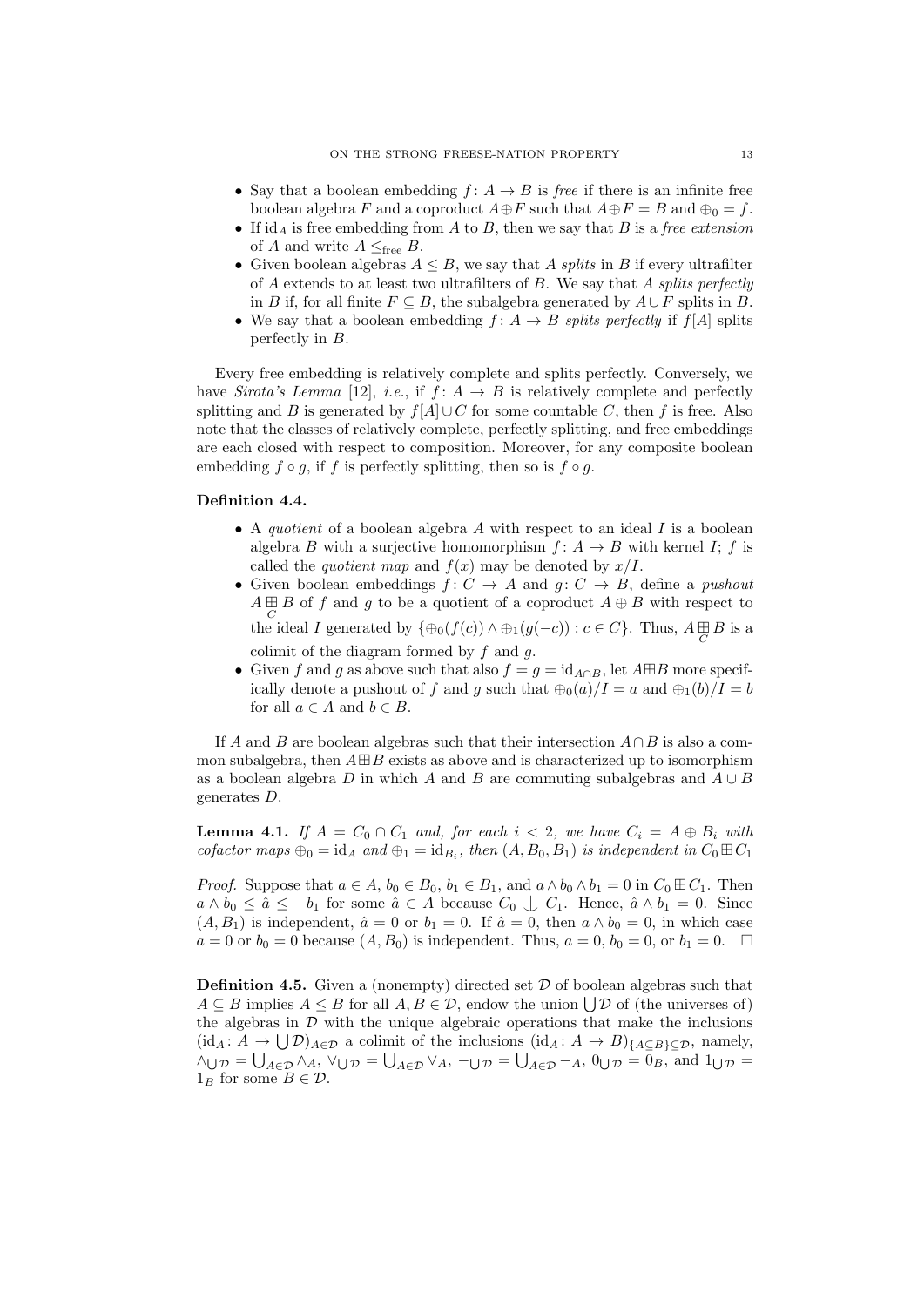#### 5. Proof of main theorem

By Theorem 3.2, it is sufficient to construct a boolean algebra  $\Omega$  of size  $\aleph_2$  such that  $\Omega$  has the FN, but  $\Omega[N]$  is not locally finite for some long  $\omega_1$ -approximation sequence  $(N_\alpha)_{\alpha<\omega_2}$  with  $\Omega\in N_0$ . We will construct in parallel a sequence  $(A_\alpha)_{\alpha<\omega_2}$ of countable boolean algebras and a long  $\omega_1$ -approximation sequence  $(M_\alpha)_{\alpha<\omega_2}$ such that, for all  $\alpha < \omega_2$ , we have

$$
(1) \t\t A_{\alpha} \in M_{\alpha} \prec H(\aleph_2),
$$

(2) 
$$
A_{\alpha} \cap \bigcup_{\beta < \alpha} M_{\beta} = \bigcup_{i < \mathfrak{I}(\alpha)} A'_{\alpha,i}, \text{ and}
$$

(3) 
$$
\forall i < \mathbb{I}(\alpha) \ \ A'_{\alpha,i} \leq A_{\alpha}
$$

where  $A'_{\alpha,i} = \bigcup \{A_\beta : \beta \in J'_i(\alpha)\}\$ and  $S \subseteq T$  means that S is a coinfinite subset of T. Also define  $A_{\alpha,i} = \bigcup \{ A_{\beta} : \beta \in J_i(\alpha) \}.$ 

*Claim* 5.1. Given A and M as above,  $\alpha, \beta < \omega_2$ , and  $i < \mathcal{T}(\alpha)$ , we have that

- $A_{\alpha} \cap A_{\beta} = A_{\alpha} \cap M_{\beta}$ ,
- $A_{\alpha} \subseteq A_{\beta}$  if  $M_{\alpha} \subseteq M_{\beta}$ , and
- $A'_{\alpha,i} = A_{\alpha} \cap A_{\alpha,i}.$

*Proof.* For the first subclaim, we may assume we are not in the trivial case  $\alpha = \beta$ . Since  $A_\beta$  is countable, (1) implies  $A_\beta \subseteq M_\beta$ . Therefore,  $A_\alpha \cap A_\beta \subseteq A_\alpha \cap M_\beta$ . To prove the converse inclusion, suppose  $x \in A_\alpha \cap M_\beta$ . If  $\beta < \alpha$ , then, by (2),  $x \in A_\gamma$ for some  $\gamma < \alpha$ ; we may inductively assume  $A_{\gamma} \cap M_{\beta} = A_{\gamma} \cap A_{\beta}$ , in which case  $x \in A_{\beta}$ . If  $\alpha < \beta$ , then  $\rho(x) \in M_{\beta} \cap I_j(\beta) \subseteq J'_j(\beta)$  for some  $j < \mathcal{T}(\beta)$ ; hence, by (2) and (3),  $x \in A_{\rho(x)} \subseteq A'_{\beta,j} \subseteq A_{\beta}$ . Thus,  $\check{A_{\alpha}} \cap M_{\beta} \subseteq A_{\alpha} \cap A_{\beta}$ . Therefore,  $A_{\alpha} \cap A_{\beta} = A_{\alpha} \cap M_{\beta}.$ 

We obtain the third subclaim from the first subclaim and from  $(3)$ :

$$
A_{\alpha} \cap A_{\alpha,i} = A_{\alpha} \cap \bigcup_{\beta \in J_i(\alpha)} A_{\beta} = A_{\alpha} \cap \bigcup_{\beta \in J_i(\alpha)} M_{\beta} = A_{\alpha} \cap M_{\alpha} \cap \bigcup_{\beta \in J_i(\alpha)} M_{\beta}
$$

$$
= A_{\alpha} \cap \bigcup_{\beta \in J'_i(\alpha)} M_{\beta} = A_{\alpha} \cap \bigcup_{\beta \in J'_i(\alpha)} A_{\beta} = A_{\alpha} \cap A'_{\alpha,i} = A'_{\alpha,i}.
$$

Also, the second subclaim holds because if  $\delta < \omega_2$  and  $M_\alpha \subseteq M_\delta$ , then  $A_\alpha \subseteq A_\delta$ because  $A_{\alpha} \cap A_{\delta} = A_{\alpha} \cap M_{\delta} \supseteq A_{\alpha} \cap M_{\alpha} = A_{\alpha}$ .

By the above claim, since  $\mathcal{I}_0(\omega_2)$  is directed, letting  $\Omega = A_{\omega_2,0} = \bigcup_{\alpha<\omega_2} A_{\alpha}$ , we obtain a boolean algebra of size at most  $\aleph_2$  such that, for all  $\alpha < \omega_2$ ,  $\Omega \cap M_{\alpha}$  $A_{\alpha} \leq \Omega$  and, for all  $i < \mathcal{A}(\alpha)$ ,  $\Omega \cap M_{\alpha,i} = A_{\alpha,i}$  and  $\Omega \cap M_{\alpha,i}' = A_{\alpha,i}'$ . Therefore, by Theorem 3.1,  $\Omega$  will have the FN if  $A'_{\alpha,i} \leq_{\text{rc}} A_{\alpha}$  and  $A_{\alpha} \perp A_{\beta}$  as suborders of  $Ω$  for all  $α, β < ω_2$  and  $i < \mathcal{r}(α)$ . Therefore,  $Ω$  will have the FN if we have the following for all  $\alpha < \omega_2$ .

(4) 
$$
\forall i < \mathbb{k} \, (\alpha) \, A'_{\alpha,i} \leq_{\text{free}} A_{\alpha}.
$$

(5) 
$$
\forall M_{\beta}, M_{\gamma} \in M_{\alpha} \ A_{\beta} \ \perp A_{\gamma} \ \text{as suborders of } A_{\alpha}.
$$

Note that (4) implies (3).

At stage 0, let  $A_0 = Fr_\omega \in M_0$ . At nonzero stages  $\alpha < \omega_2$ , select a countable  $M_{\alpha} \prec H(\aleph_2)$  such that  $(A_{\beta}, M_{\beta})_{\beta < \alpha} \in M_{\alpha}$ . If  $\daleth(\alpha) = 1$ , then let  $A_{\alpha}$  be a coproduct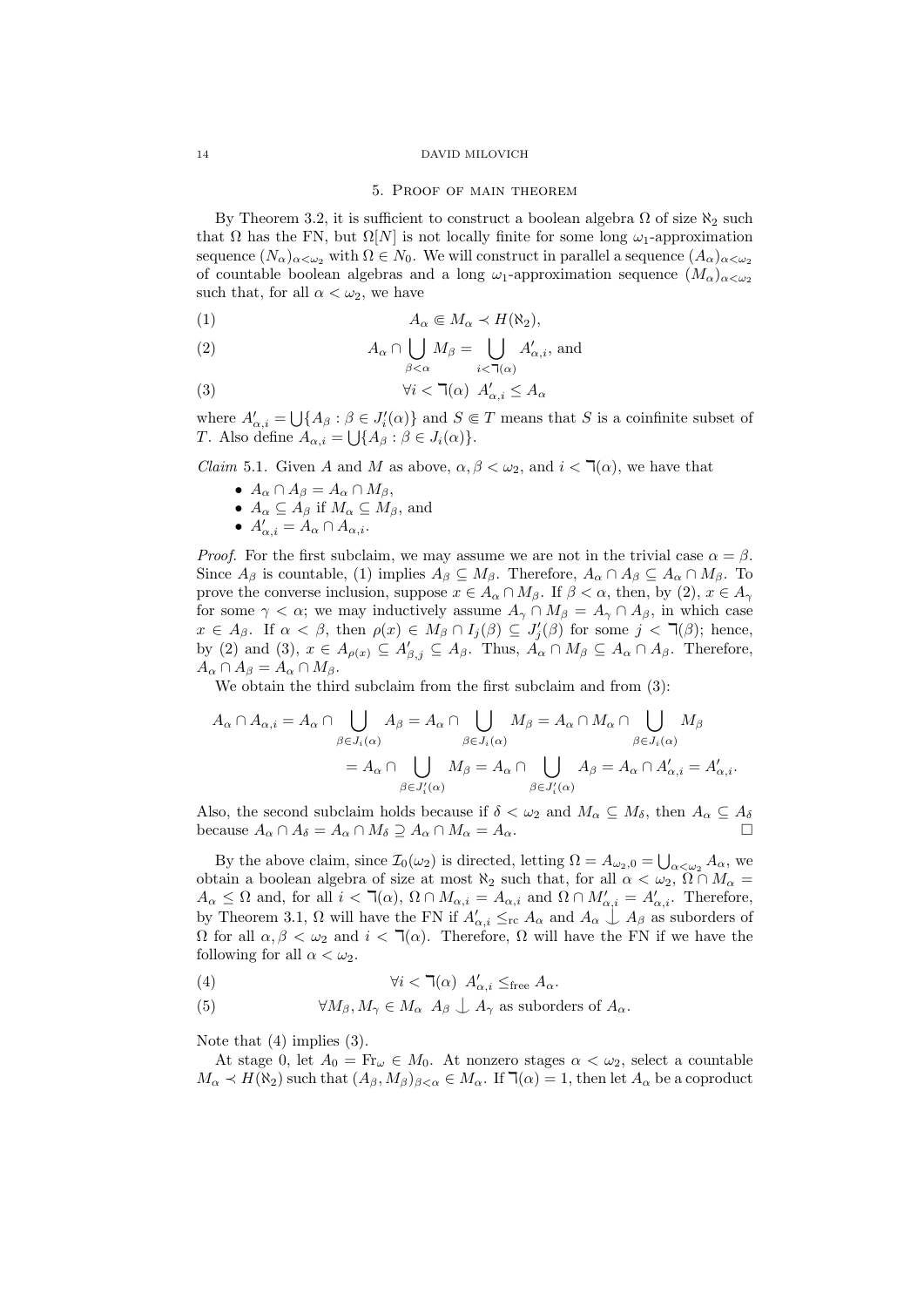$A'_{\alpha,0} \oplus \mathrm{Fr}_{\omega}$  such that  $A'_{\alpha,0} \leq A_{\alpha} \in M_{\alpha}$  and  $A_{\alpha} \setminus A'_{\alpha,0}$  is disjoint from  $\bigcup_{\beta < \alpha} M_{\beta}$ . Clearly, (1), (2), and (4) are preserved. Since  $\mathcal{J}'_0(\alpha)$  is directed, (5) is preserved too.

Now suppose that  $\mathcal{T}(\alpha) = 2$ . Let  $A'_{\alpha,2} = \bigcap_{j<2} A'_{\alpha,j}$ . By Lemma 2.10,  $A'_{\alpha,2}$  is a directed union of common subalgebras of  $A'_{\alpha,0}$  and  $A'_{\alpha,1}$ .

*Claim* 5.2.  $A'_{\alpha,2} \leq_{\text{rc}} A'_{\alpha,i}$  for each  $i < 2$ .

*Proof.* Fix  $i < 2$ . By Lemma 2.12, for each  $\beta \in J'_i(\alpha)$  and  $j < \mathcal{T}(\beta)$ ,  $A'_{\alpha,i} \cap A_{\beta,j} =$  $\bigcup \{A_\gamma : \gamma \in U\}$  for some  $U \subseteq J_i'(\alpha)$ . By the inductive assumption of (5) for all stages before  $\alpha$  and by the directedness of  $\{A_\delta : \delta \in J'_i(\alpha)\}, A_\gamma \perp A_\beta$  for all  $\gamma \in U$ . Hence, by Proposition 3.1,  $A'_{\alpha,i} \cap A_{\beta,j} \perp A_{\beta}$ . By the inductive assumption of (4) for all stages before  $\alpha$ , we have  $A'_{\alpha,i} \cap A_{\beta,j} \cap A_{\beta} = A'_{\beta,j} \leq_{\rm rc} A_{\beta}$ . Hence, by Lemma 3.1,  $\pi_{\pm}^{A'_{\alpha,i} \cap A_{\beta,j}}(x)$  exist for all  $x \in A_{\beta}$ . Therefore, applying Lemma 3.6 with  $A'_{\alpha,i}$  in place of A and  $A'_{\alpha,2}$  in place of B, we have  $A'_{\alpha,2} \leq_{\rm rc} A'_{\alpha,i}$ .

*Claim* 5.3.  $A'_{\alpha,2} \leq_{\text{free}} A'_{\alpha,i}$  for each  $i < 2$ .

*Proof.* Fix  $i < 2$ . By Sirota's Lemma and the previous claim, it suffices to show that  $A'_{\alpha,2}$  splits perfectly in  $A'_{\alpha,i}$ . Let U be an ultrafilter of  $A'_{\alpha,2}$  and F be a finite subset of  $A'_{\alpha,i}$ . Applying Lemma 2.9, there exists  $\beta \in I'_i(\alpha) \setminus J_{1-i}(\alpha)$ . Since  $\mathcal{I}'_i(\alpha)$  is directed and  $\mathcal{J}_{1-i}(\alpha)$  is downward closed in  $\{M_\beta : \beta < \alpha\}$ , we may choose  $\beta \in I'_i(\alpha) \setminus J_{1-i}(\alpha)$  such that  $F \subseteq A_\beta$ . By Lemmas 2.12 and 2.13,  $A_\beta \cap A'_{\alpha,2} \subseteq A'_{\beta,j}$ for some  $j < \mathcal{L}(\beta)$ . Let  $B \leq A_{\beta}$  denote the subalgebra generated by  $A'_{\beta,j} \cup F$ . Extend  $U \cap A_{\beta}$  to an ultrafilter V of B. Since  $A'_{\beta,j} \leq_{\text{free}} A_{\beta}$  by (4) for stage β, B splits in  $A_\beta$ . So, choose  $y \in A_\beta$  and ultrafilters  $V_\pm$  of  $A_\beta$  that respectively extend  $V \cup \{\pm y\}$ . By (5) for stages before  $\alpha$  and by Proposition 3.1,  $A'_{\alpha,2} \perp A_{\beta}$ as suborders of  $A'_{\alpha,i}$ , so both of  $U \cup V_{\pm}$  extend to ultrafilters of  $A'_{\alpha,i}$ . Thus,  $A'_{\alpha,2}$  splits perfectly in  $A'_{\alpha,i}$ . splits perfectly in  $A'_{\alpha,i}$ .

Choose  $B_{\alpha} = A'_{\alpha,0} \boxplus A'_{\alpha,1}$  such that  $B_{\alpha} \in M_{\alpha}$  and  $B_{\alpha} \setminus (A'_{\alpha,0} \cup A'_{\alpha,1})$  is disjoint from  $\bigcup_{\beta<\alpha}M_{\beta}$ .

*Claim* 5.4. (5) will be preserved if  $B_{\alpha} \leq A_{\alpha}$ .

*Proof.* Suppose that  $x_i \in A_{\beta_i}$  and  $M_{\beta_i} \in M_\alpha$  for each  $i < 2$ , and that  $x_0 \leq x_1$ in  $A_{\alpha}$ . It suffices to find  $w \in [x_0, x_1] \cap M_{\beta_0} \cap M_{\beta_1}$ . Let  $\beta_i \in J'_{j_i}$  for each  $i < 2$ . We inductively assume that (5) holds for all stages before  $\alpha$ . Therefore, since  $\mathcal{J}'_0(\alpha)$  and  $\mathcal{J}'_1(\alpha)$  are directed, if  $j_0 = j_1$ , then w as above exists. So, assume that  $j_0 \neq j_1$ . By symmetry, we may assume that  $j_0 = 0$ . Assuming  $B_\alpha \leq A_\alpha$ , we have  $A'_{\alpha,0} \perp A'_{\alpha,1}$  as suborders of  $A_{\alpha}$ . Hence, we may choose  $y \in A'_{\alpha,0} \cap A'_{\alpha,1} \cap [x_0, x_1]$ . Choose  $\gamma \in K_2'(\alpha)$  such that  $y \in M_\gamma$ . We may choose  $z_0 \in [x_0, y] \cap A_{\beta_0} \cap A_{\gamma_0}$ and  $z_1 \in [y, x_1] \cap A_{\beta_1} \cap A_{\gamma}$ , again because  $\mathcal{J}'_0(\alpha)$  and  $\mathcal{J}'_1(\alpha)$  are directed. For each  $i < 2$ , let  $\delta_i = \rho(z_i, M \restriction \alpha)$ ; we then have  $z_i \in M_{\delta_i} \subseteq M_{\beta_i} \cap M_{\gamma}$  by Lemma 2.11. Since  $\mathcal{K}'_2(\alpha)$  is also directed, we may choose  $w \in [z_0, z_1] \cap A_{\delta_0} \cap A_{\delta_1}$ . Thus,  $w \in$  $[x_0, x_1] \cap A_{\beta_0} \cap A_{\beta_1}.$ .

Given Claim 5.3, we may choose, for each  $i < 2$ , cofactor maps  $\oplus_0 = id$ :  $A'_{\alpha,2} \to$  $A'_{\alpha,i}$  and  $\oplus_1 = \zeta_{\alpha,i}$ :  $\text{Fr}_{\omega} \to A'_{\alpha,i}$ . For each  $i < 2$ , let  $B_{\alpha,i} = \text{ran}(\zeta_{\alpha,i})$  and  $b^{\dot{n}}_{\alpha,i} =$  $\zeta_{\alpha,i}(\text{fr}_n)$  for each  $n < \omega$ . Choose  $C_{\alpha} = B_{\alpha} \oplus \text{Fr}_2$  such that  $C_{\alpha} \in M_{\alpha}$ , that  $\Theta_0 = \text{id}_{B_\alpha}$ , and that  $C_\alpha \setminus B_\alpha$  is disjoint from  $\bigcup_{\beta < \alpha} M_\beta$ . For each  $i < 2$ , let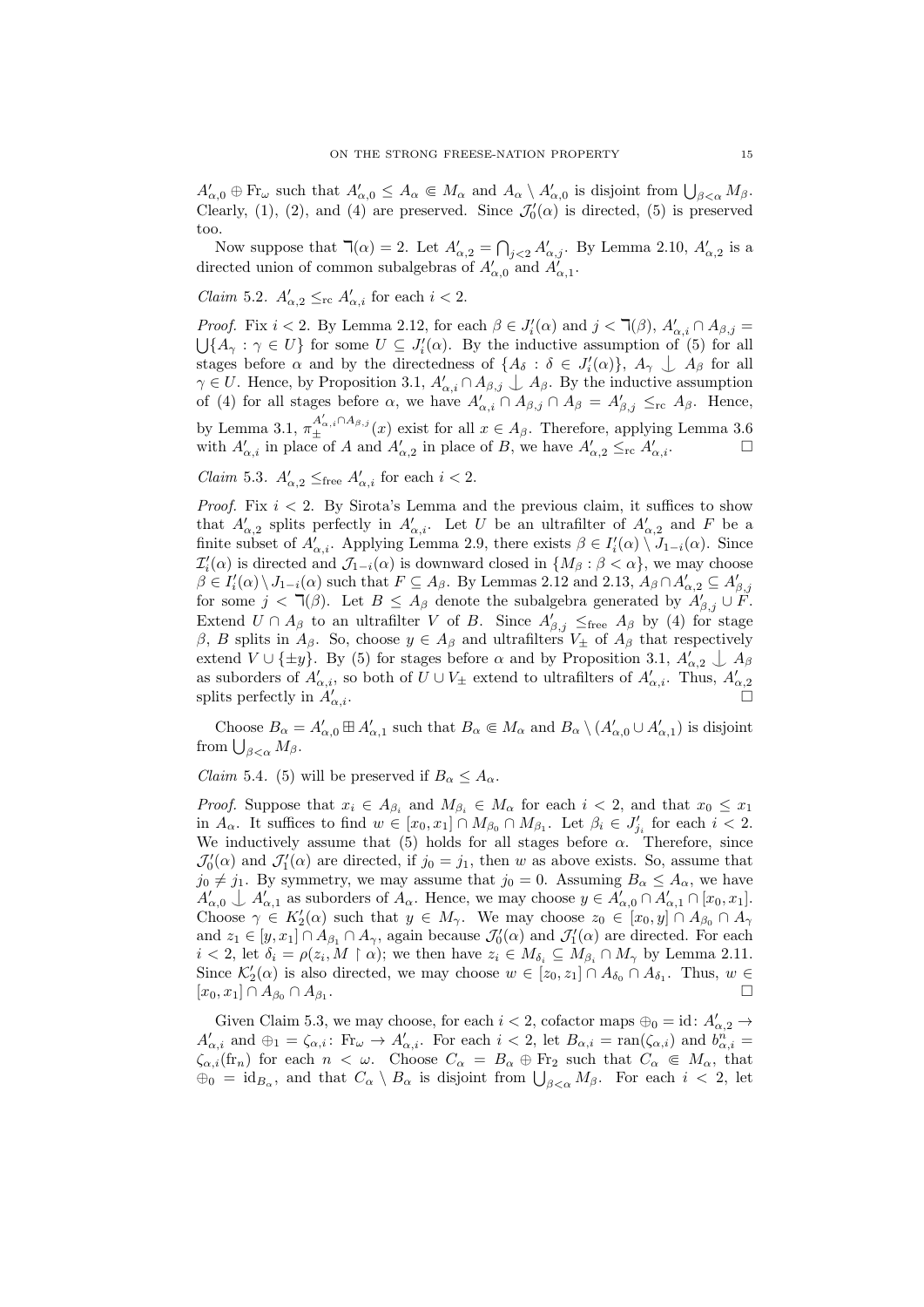$h_{\alpha,i} = \eta_\alpha(\text{fr}_i)$  where  $\eta_\alpha$  is the cofactor map  $\bigoplus_1 : \text{Fr}_2 \to C_\alpha$ . Let  $H_\alpha = \text{ran}(\eta_\alpha)$ . By Lemma 4.1,  $(A'_{\alpha,2}, B_{\alpha,0}, B_{\alpha,1})$  is independent; hence, so is  $(A'_{\alpha,2}, B_{\alpha,0}, B_{\alpha,1}, H_{\alpha})$ . For each  $n < \omega$ , let  $e_{\alpha,0}^n = b_{\alpha,0}^n \wedge b_{\alpha,1}^n \wedge h_{\alpha,0}$  and  $e_{\alpha,1}^n = b_{\alpha,0}^{n+1} \wedge b_{\alpha,1}^n \wedge h_{\alpha,1}$ ; let  $I_\alpha$  be the ideal of  $C_{\alpha}$  generated by  $\{e_{\alpha,i}^n : (i,n) \in 2 \times \omega\}.$ 

Claim 5.5.  $I_{\alpha} \cap (B_{\alpha} \cup H_{\alpha}) = \{0\}.$ 

*Proof.* Let  $1 \leq m < \omega$ , let  $e = \bigvee_{(i,n)\in 2\times m} e_{\alpha,i}^n$ , and let J be the ideal generated by e. We will show that  $J \cap (B_\alpha \cup H_\alpha) = \{0\}$ . First, if  $0 < h \in H_\alpha$ , then  $h \not\leq e$ because  $e \wedge c = 0 < c \leq h$  where  $c = h \wedge -b^0_{\alpha,1}$ . Second, if  $0 < b \in B_\alpha$ , then  $b \not\leq e$ because  $e \wedge c = 0 < c \leq b$  where  $c = b \wedge -h_{\alpha,0} \wedge -h_{\alpha,1}$ .

By the above claim, we may choose a quotient  $D_{\alpha} = C_{\alpha}/I_{\alpha}$  such that  $x/I_{\alpha} = x$ for all  $x \in B_\alpha \cup H_\alpha$ . Choose  $D_\alpha$  such that also  $D_\alpha \in M_\alpha$  and  $D_\alpha \setminus (B_\alpha \cup H_\alpha)$  is disjoint from  $\bigcup_{\beta<\alpha}M_{\beta}$ . Note that  $B_{\alpha}\nleq_{\text{rc}} D_{\alpha}$  because, for example,  $\pi^{B_{\alpha}}_+(h_{\alpha})$  does not exist because  $h_{\alpha,0} \leq_{D_{\alpha}} \bigwedge_{n \leq m} -(b_{\alpha,0}^n \wedge b_{\alpha,1}^n)$  for all  $m < \omega$ . However, we still have the following.

*Claim* 5.6. For each  $i < 2$ ,  $A'_{\alpha,i} \leq_{\text{rc}} D_{\alpha}$ . In particular,  $\pi^{A'_{\alpha,0}}_{+}$  and  $\pi^{A'_{\alpha,1}}_{+}$  satisfy (6) for all  $n < \omega$  and  $x \in D_{\alpha}$  of the forms below.

(6) 
$$
\frac{x}{\begin{array}{c|c|c|c}\n\frac{b_{\alpha,0}^n \wedge h_{\alpha,0} & b_{\alpha,0}^{n-1} & \pi_+^{A'_{\alpha,1}}(x) \\
\hline\n\frac{b_{\alpha,0}^n \wedge h_{\alpha,0} & b_{\alpha,0}^n & -b_{\alpha,1}^n \\
\hline\n\frac{b_{\alpha,1}^n \wedge h_{\alpha,1} & -b_{\alpha,0}^{n+1} & b_{\alpha,1}^n\n\end{array}}
$$

*Proof.* For this proof our notation will suppress the dependence on  $\alpha$ . Every nonzero element of C is a finite nonempty join of elements of the form  $x = a \wedge b_0 \wedge$  $b_1 \wedge h$  where  $a \in A'_2$ , h is of the form  $\pm h_0 \wedge \pm h_1$ , and each  $b_i$  is  $\bigwedge_{n \in P_i} b_i^n \wedge \bigwedge_{n \in Q_i} -b_i^n$ where  $P_i$  and  $Q_i$  are each (possibly empty) finite subsets of  $\omega$ . (Our convention is that  $\bigwedge \emptyset = 1$ .) In general,  $\pi^{A'_i}_+(y \vee z) = \pi^{A'_i}_+(y) \vee \pi^{A'_i}_+(z)$  and  $\pi^{A'_i}_-(y) = -\pi^{A'_i}_+(-y)$ if the righthand sides exist. Moreover, by Lemma 3.5,

$$
\pi_+^{A'_i}((a \wedge b_i \wedge b_{1-i} \wedge h)/I) = a \wedge b_i \wedge \pi_+^{A'_i}((b_{1-i} \wedge h)/I)
$$

if the righthand side exists.

Let  $x = b_{1-i} \wedge_C h$  where  $b_{1-i}$  and  $h$  are as above. We will show that each  $\pi_+^{A'_i}(x/I)$ exists and equals  $\tau_i(x)$  where  $\tau_i(x) = \bigwedge_{n \in T_i} -b_i^n$  where  $T_i$  is as in (7) below, which uses shift operator notation  $S\triangleright = {\beta + 1 : \beta \in S}$  and  $S\triangle = {\beta : \beta + 1 \in S}$  for sets of ordinals.

|     |                     |              | $-h_0 \wedge -h_1 \mid \varnothing$ |                                                                        | Ø                   |
|-----|---------------------|--------------|-------------------------------------|------------------------------------------------------------------------|---------------------|
| (7) |                     |              | $h_0 \wedge -h_1 \mid P_1$          |                                                                        |                     |
|     | $-h_0 \quad \wedge$ |              |                                     | $h_1 \mid P_1 \triangleright$                                          | $P_0 \triangleleft$ |
|     |                     | $h_0 \wedge$ |                                     | $h_1   P_1 \cup (P_1 \triangleright)   P_0 \cup (P_0 \triangleleft)  $ |                     |

In all cases,  $x/I \leq \tau_i(x)$  follows directly from the definition of I. Moreover, (6) follows from (7).

Henceforth working in C, suppose that  $y \in A'_i$ ,  $t \in I$ , and  $x \leq y \vee t$ . We will show that  $\tau_i(x) \leq y \vee e$  for some  $e \in I$ . Every element of  $A'_i \setminus \{1\}$  is a nonempty finite meet of elements of the form  $z \vee w_i$  where  $z \in A'_2 \setminus \{1\}$  and  $w_i$  is  $\bigvee_{n\in R_i} b_i^n \vee \bigvee_{n\in S_i} -b_i^n$  where  $R_i$  and  $S_i$  are each (possibly empty) finite subsets of  $ω$  and  $R_i$  ⊥  $S_i$ . (Our convention is that  $\bigvee \varnothing = 0$ .) Moreover, by (7),  $\tau_i(x) = 1$  if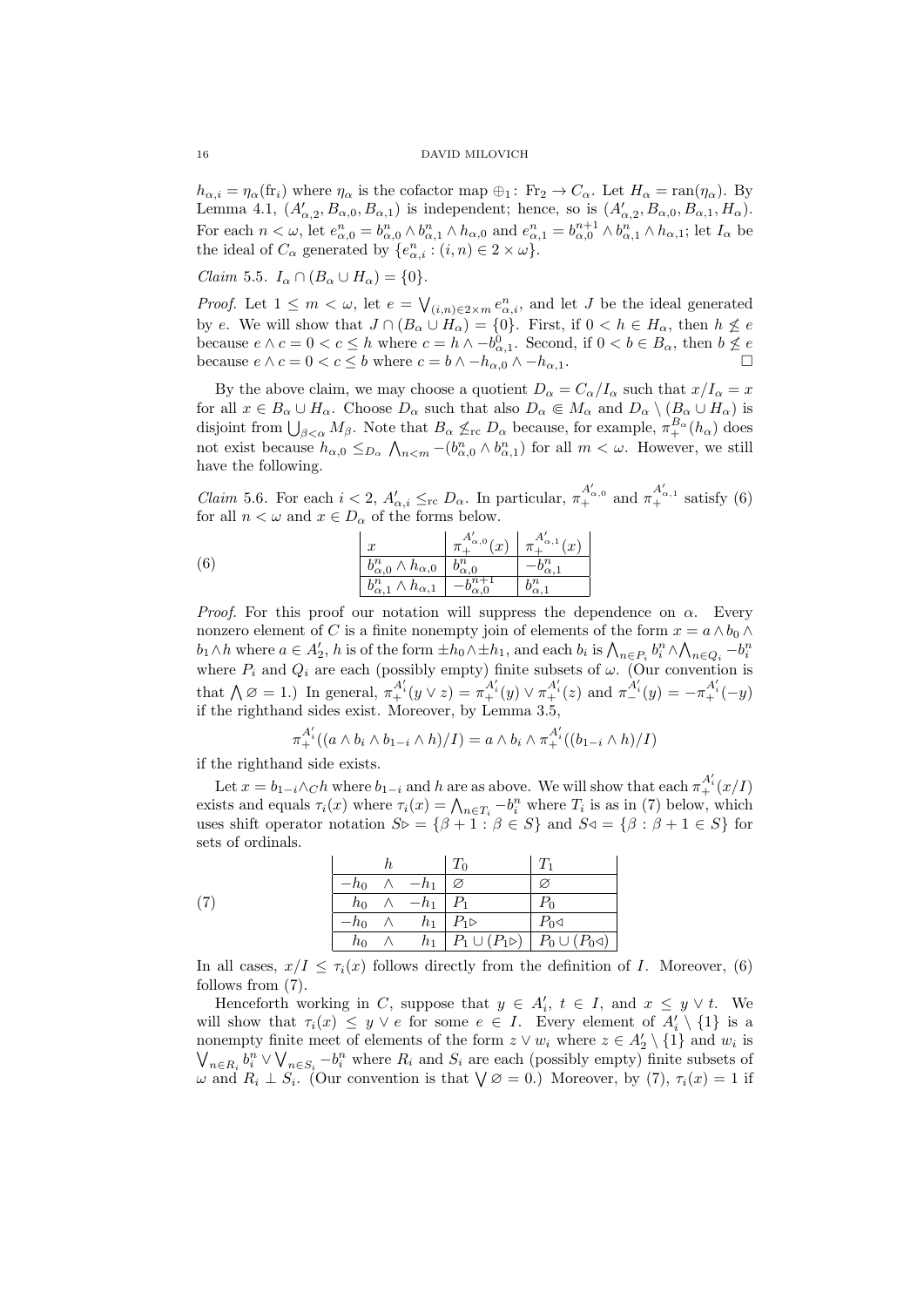and only if  $h = -h_0 \wedge -h_1$  or  $P_{1-i} = \emptyset$ . Therefore, it is enough to assume that  $y = z \vee w_i$  where z and  $w_i$  are as above and prove that  $h \leq h_0 \vee h_1$ , that  $\tau_i(x) \leq y \vee e$ for some  $e \in I$ , and that  $P_{1-i} \neq \emptyset$ .

By assumption, we have  $b_{1-i} \wedge h \leq z \vee w_i \vee t$ ; by independence of  $(A'_2, B_0, B_1, H)$ , we have  $b_{1-i} \wedge h \leq w_i \vee t$ , which implies  $b_{1-i} \wedge h \leq w_i \vee (h_0 \vee h_1)$ ; by independence of  $(B_0, B_1, H)$ , we have  $h \leq h_0 \vee h_1$ . Choose  $m < \omega$  and  $e = \bigvee_{\substack{j < 2 \ n < m}} e_i^n$  such that  $m \supseteq S_i$  and  $e \geq t$ . Let  $g_{0,n}(0) = b_0^n$ ,  $g_{1,n}(0) = b_0^{n+1}$ ,  $g_{j,n}(1) = b_1^n$ , and  $g_{j,n}(2) = h_j$ for all  $(j, n) \in 2 \times \omega$ . Then

$$
b_{1-i} \wedge h \leq w_i \vee e = w_i \vee \bigvee_{\substack{j < 2 \\ n < m}} \bigwedge_{k < 3} g_{j,n}(k) = w_i \vee \bigwedge_{f \colon 2 \times m \to 3} \bigvee_{\substack{j < 2 \\ n < m}} g_{j,n}(f(j,n)).
$$

Thus,  $b_{1-i} \wedge h \leq w_i \vee e$  if and only if, for all  $f: 2 \times m \rightarrow 3$ ,

(8) 
$$
b_{1-i} \wedge h \leq w_i \vee \bigvee_{\substack{j<2\\n
$$

Given any  $f: 2 \times m \to 3$ , let, for each  $(j, k) \in 2 \times 3$ ,  $E_{j,k} = \{n : f(j, n) = k\}$ ; let  $F_{1,0} = E_{1,0}$  and  $F_{1,1} = E_{1,1}$ . Independence of  $(B_0, B_1, H)$ ,  $(b_0^n)_{n \lt \omega}$ , and  $(b_1^n)_{n \lt \omega}$ imply that (8) is equivalent to the disjunction of

- $(X1)$   $P_{1-i} \not\perp E_{0,1-i} \cup F_{1,1-i};$
- $(X2)$   $S_i \not\perp E_{0,i} \cup F_{1,i};$
- (X3)  $h \leq h_0$  and  $E_{0,2} \neq \emptyset$ ;
- (X4)  $h \leq h_1$  and  $E_{1,2} \neq \emptyset$ .

Similarly, we have  $\tau_i(x) \leq w_i \vee e$  if and only if, for all  $f: 2 \times m \rightarrow 3$ , we have  $S_i \not\perp E_{0,i} \cup F_{1,i}$  or  $T_i \not\perp S_i$ . By (7),  $T_i \not\perp S_i$  if and only if  $P_{1-i} \not\perp U_i$  where  $U_i$  is as in (9) below.

| (9) |                    | $h_0 \wedge -h_1 \mid S_0$               |                                                                        |
|-----|--------------------|------------------------------------------|------------------------------------------------------------------------|
|     |                    | $-h_0 \wedge h_1 \mid S_0 \triangleleft$ | $^{\perp}S_1$                                                          |
|     | $h_0 \quad \wedge$ |                                          | $h_1   S_0 \cup (S_0 \triangleleft)   S_1 \cup (S_1 \triangleright)  $ |

By choosing f according to  $(10)$  below, we ensure that  $(X2)$ ,  $(X3)$ , and  $(X4)$  fail, and, therefore, that (X1) holds.

|      |        | h        |         | $\imath$ | $E_{0,2}$        | $E_{1,2}$ | $E_{0,1-i}$    | $E_{1,1-i}$         | $\setminus F_{1,i}$<br>$m^{\circ}$ | $F_{1,1-i}$          |
|------|--------|----------|---------|----------|------------------|-----------|----------------|---------------------|------------------------------------|----------------------|
|      | $n_0$  |          | $-h_1$  | 0        | Ø                | $\,m$     | $S_0$          | Ø                   | Ø                                  | Ø                    |
|      | $h_0$  |          | $-h_1$  |          | Ø                | m         | $S_1$          | Ø                   | Ø                                  | Ø                    |
| (10) | $-h_0$ | Λ        | $h_{1}$ | $\theta$ | $\boldsymbol{m}$ | Ø         | Ø              | $S_0 \triangleleft$ | $S_0 \cup$<br>$\{0\}$              | $S_0 \triangleleft$  |
|      | $-h_0$ |          | $h_1$   | 1        | $\boldsymbol{m}$ | Ø         | Ø              | $S_1$               | $S_1$                              | $S_1 \triangleright$ |
|      | $h_0$  | $\wedge$ | $h_1$   | 0        | Ø                | Ø         | $S_0$          | $S_0 \triangleleft$ | $S_0 \cup$<br>$\{0\}$              | $S_0 \triangleleft$  |
|      | $h_0$  |          | $h_1$   |          | Ø                | Ø         | $\mathcal{D}1$ | $S_1$               | $S_1$                              | $S_1 \triangleright$ |

Comparing (9) with (10), we see that  $E_{0,1-i} \cup F_{1,1-i} = U_i$  in all cases. Therefore,  $P_{1-i} \not\perp U_i$ . Thus,  $\tau_i(x) \leq y \vee e$  and  $P_{1-i} \neq \emptyset$ .

Choose  $A_{\alpha} = D_{\alpha} \oplus \text{Fr}_{\omega}$  such that  $A_{\alpha} \in M_{\alpha}$ , that  $\oplus_0 = \text{id}_{D_{\alpha}}$ , and that  $A_{\alpha} \setminus D_{\alpha}$  is disjoint from  $\bigcup_{\beta<\alpha}M_{\beta}$ . Thus, (1) is preserved. By construction,  $A_{\alpha}\cap\bigcup_{\beta<\alpha}M_{\beta}=$  $\bigcup_{i\leq 2} A'_{\alpha,i}$ , so (2) is preserved. By Claim 5.4, (5) is preserved. By Sirota's Lemma, since  $A'_{\alpha,i} \leq_{\rm rc} D_{\alpha} \leq_{\rm rc} A_{\alpha}$  for all  $i < 2$  and  $D_{\alpha}$  splits perfectly in  $A_{\alpha}$ , (4) is preserved. Thus, our construction of  $\Omega$  is complete and  $\Omega$  has the FN.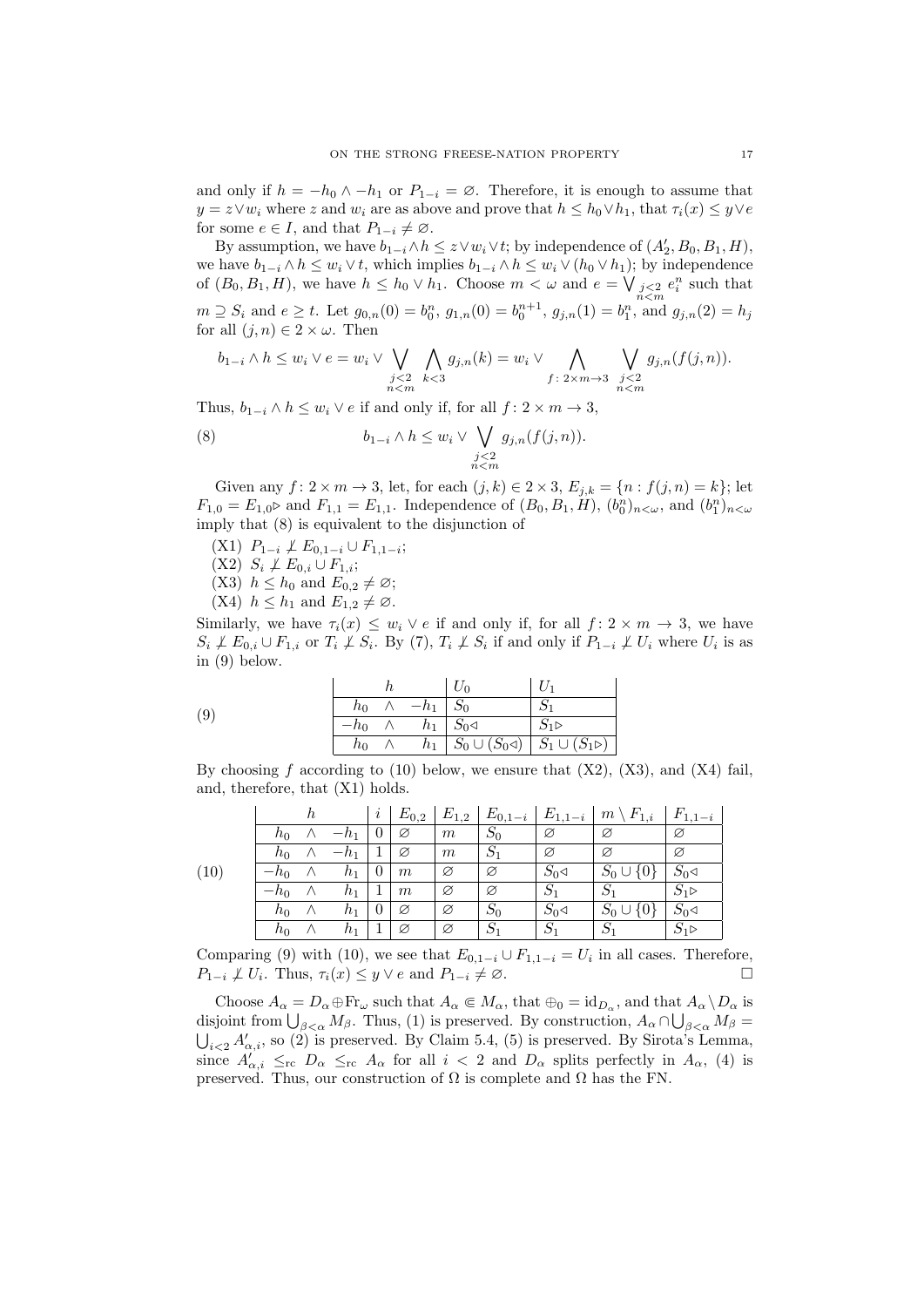Choose a long  $\omega_1$ -approximation sequence  $(N_\alpha)_{\alpha<\omega_2}$  with  $N_\alpha \prec H(N_3)$  for all  $\alpha < \omega_2$  and  $A, M \in N_0$  (which implies  $\Omega \in N_0$ ). We will show that  $\Omega[N]$  is not locally finite. Let  $\delta = \omega_1 + 1$ ; let  $\beta = \omega_2 \cap N_{\delta,0}$ , which is in  $\omega_2 \cap N_{\delta,1}$  and has cofinality  $\omega_1$  by Lemma 2.5; let  $[\beta, \alpha) = [\beta, \beta + \omega_1] \cap N_{\delta,1}$ . Note that  $\alpha \in N_{\delta}$  and  $|\alpha|_1 = \beta.$ 

Claim 5.7.  $\beta \cap N_{\delta,1} = \beta \cap M_{\alpha,1}$ .

*Proof.* By Lemma 2.3,  $\beta \subseteq \bigcup_{\theta \prec \omega_1} M_{\beta+\theta}$ . Since  $\beta, M \in N_{\delta,1} \prec H(\aleph_3)$ , we have

$$
\beta \cap N_{\delta,1} = \beta \cap \bigcup \{ M_{\theta} : \theta \in [\beta, \beta + \omega_1) \cap N_{\delta,1} \} = \beta \cap \bigcup_{\beta \leq \theta < \alpha} M_{\theta} = \beta \cap M_{\alpha,1}. \quad \Box
$$

We will show that  $\{h_{\alpha,0}, h_{\alpha,1}, b_{\alpha,0}^0\}$  generates an infinite subalgebra of  $\Omega[N]$ . It suffices to show that

- $\rho(b^m_{\alpha,i} \wedge h_{\alpha,i}, N) = \delta$  for all  $i < 2$  and  $m < \omega$ ,
- $\pi^0_+(b^m_{\alpha,1}\wedge h_{\alpha,1},N) = -b^{m+1}_{\alpha,0}$  for all  $m < \omega$ , and
- $\pi^1_+(b^m_{\alpha,0} \wedge h_{\alpha,0}, N) = -b^m_{\alpha,1}$  for all  $m < \omega$ .

First,  $\rho(b^m_{\alpha,i} \wedge h_{\alpha,i}, M) = \alpha$  by construction. By definition of  $\alpha$ , we have  $\alpha \in$  $N_{\delta} \setminus N_{\delta,1}$ ; since  $\beta \leq \alpha$ , we also have  $\alpha \notin N_{\delta,0}$ . Since  $M, \rho(\bullet, M) \in N_0$  and  $M_{\alpha}$  is countable, we conclude that  $b^m_{\alpha,i} \wedge h_{\alpha,i} \in N_{\delta} \setminus \bigcup_{j \leq 2} N_{\delta,j}$ . Hence,  $\rho(b^m_{\alpha,i} \wedge h_{\alpha,i}, N) = \delta$ . Second, we have, by Corollary 3.1 and Claim 5.6,

$$
\pi_+^0(b^m_{\alpha,1}\wedge h_{\alpha,1},N)=\bigwedge_{j<2}\pi_+^{N_{\delta,0}}(\pi_+^j(b^m_{\alpha,1}\wedge h_{\alpha,1},M))=\pi_+^{N_{\delta,0}}(-b^{m+1}_{\alpha,0})\wedge \pi_+^{N_{\delta,0}}(b^m_{\alpha,1}).
$$

We have  $\pi_+^{N_{\delta,0}}(-b_{\alpha,0}^{m+1}) = -b_{\alpha,0}^{m+1}$  because  $-b_{\alpha,0}^{m+1} \in N_{\delta,0}$  because  $\rho(-b_{\alpha,0}^{m+1}, M) \in$  $I_0(\alpha) = \beta$ . We have  $\pi_+^{N_{\delta,0}}(b_{\alpha,1}^m) = \pi_+^{A'_{\alpha,2}}(b_{\alpha,1}^m) = 1$  by Lemma 3.1 because  $N_{\delta,0} \cap \Omega =$  $A_{\alpha,0} \perp A'_{\alpha,1}$  by (5) and Proposition 3.1, and because  $A_{\alpha,0} \cap A'_{\alpha,1} = A'_{\alpha,2} \leq_{\text{rc}} A'_{\alpha,1}$ . Thus,  $\pi^0_+(b^m_{\alpha,1} \wedge h_{\alpha,1}, N) = -b^{m+1}_{\alpha,0}$ .

Third, we have, by Corollary 3.1 and Claim 5.6,

$$
\pi^1_+(b^m_{\alpha,0}\wedge h_{\alpha,0},N)=\bigwedge_{j<2}\pi^{N_{\delta,1}}_+( \pi^j_+(b^m_{\alpha,0}\wedge h_{\alpha,0},M))=\pi^{N_{\delta,1}}_+(b^m_{\alpha,0})\wedge \pi^{N_{\delta,1}}_+(-b^m_{\alpha,1}).
$$

We have  $\pi_+^{N_{\delta,1}}(-b^m_{\alpha,1}) = -b^m_{\alpha,1}$  because  $\rho(-b^m_{\alpha,1}, M) \in I_1(\alpha) = [\beta, \alpha) \subseteq N_{\delta,1}$ . We have  $\pi_+^{N_{\delta,1}}(b_{\alpha,0}^m) = \pi_+^{A_0' \cap N_{\delta,1}}(b_{\alpha,0}^m)$  by Lemma 3.1 because  $A_{\alpha,0}' \perp (\Omega \cap N_{\delta,1})$ by (5) and Proposition 3.1, and because, arguing as in the proof of Claim 5.2,  $A'_{\alpha,0} \cap N_{\delta,1} \leq_{\rm rc} A'_{\alpha,0}$ . Because  $A'_{\alpha,0} \cap N_{\delta,1} = A'_{\alpha,2}$  by Claim 5.7, we also have  $\pi_{+}^{A'_{0} \cap N_{\delta,1}}(b^{m}_{\alpha,0}) = \pi_{+}^{A'_{\alpha,2}}(b^{m}_{\alpha,0}) = 1$ . Thus,  $\pi_{+}^{1}(b^{m}_{\alpha,0} \wedge h_{\alpha,0}, N) = -b^{m}_{\alpha,1}$ .

Thus,  $\Omega$  has the FN but not the SFN.

We briefly remark that the interaction between  $\pi^0_+$  and  $\pi^1_+$  is essential to the above construction. Given boolean algebras  $K \leq_{\text{rc}} L$ , it is not hard to check, using Lemma 3.5, that  $(L, \wedge_L, \vee_L, -_L, 0_L, 1_L, \pi^K_+, \pi^K_-)$  is locally finite. This lemma can also be used to re-prove the implication from FN to SFN for boolean algebras of size at most  $\aleph_1$ , without using, as Heindorf and Shapiro do, the implication from FN to projectivity for boolean algebras of size at most  $\aleph_1$ .

Indeed, given a boolean algebra A of size at most  $\aleph_1$  with the FN, let  $(M_\alpha)_{\alpha<\omega_1}$ be a long  $\omega_1$ -approximation sequence with  $A \in M_0$ , let  $\mathcal{F}_1$  be a chain of finite subalgebras of  $A \cap M_0$  with union  $A \cap M_0$ , and then inductively assume that  $1 \leq$